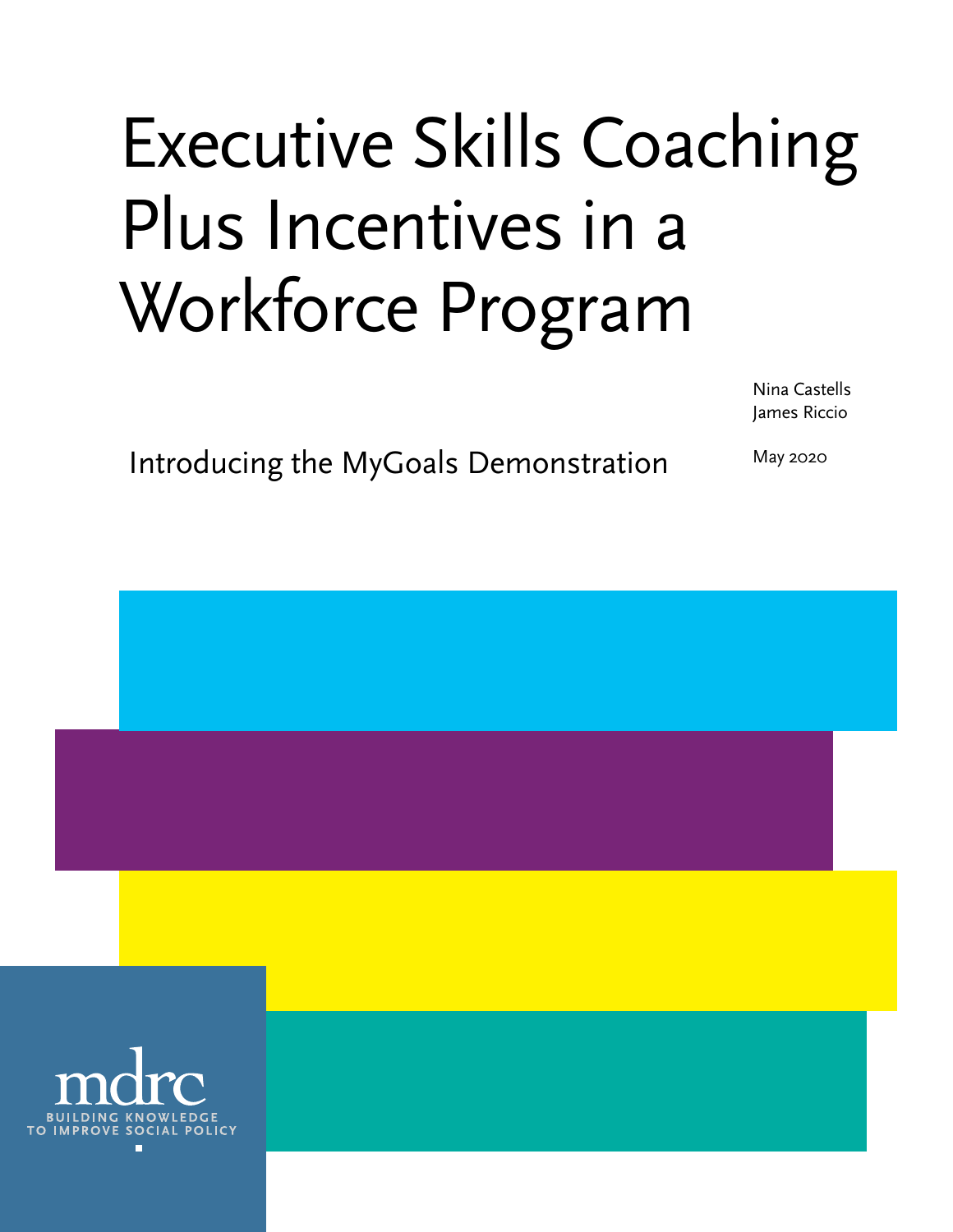# **Executive Skills Coaching Plus Incentives in a Workforce Program**

**Introducing the MyGoals Demonstration**

**Nina Castells James Riccio**

**May 2020**



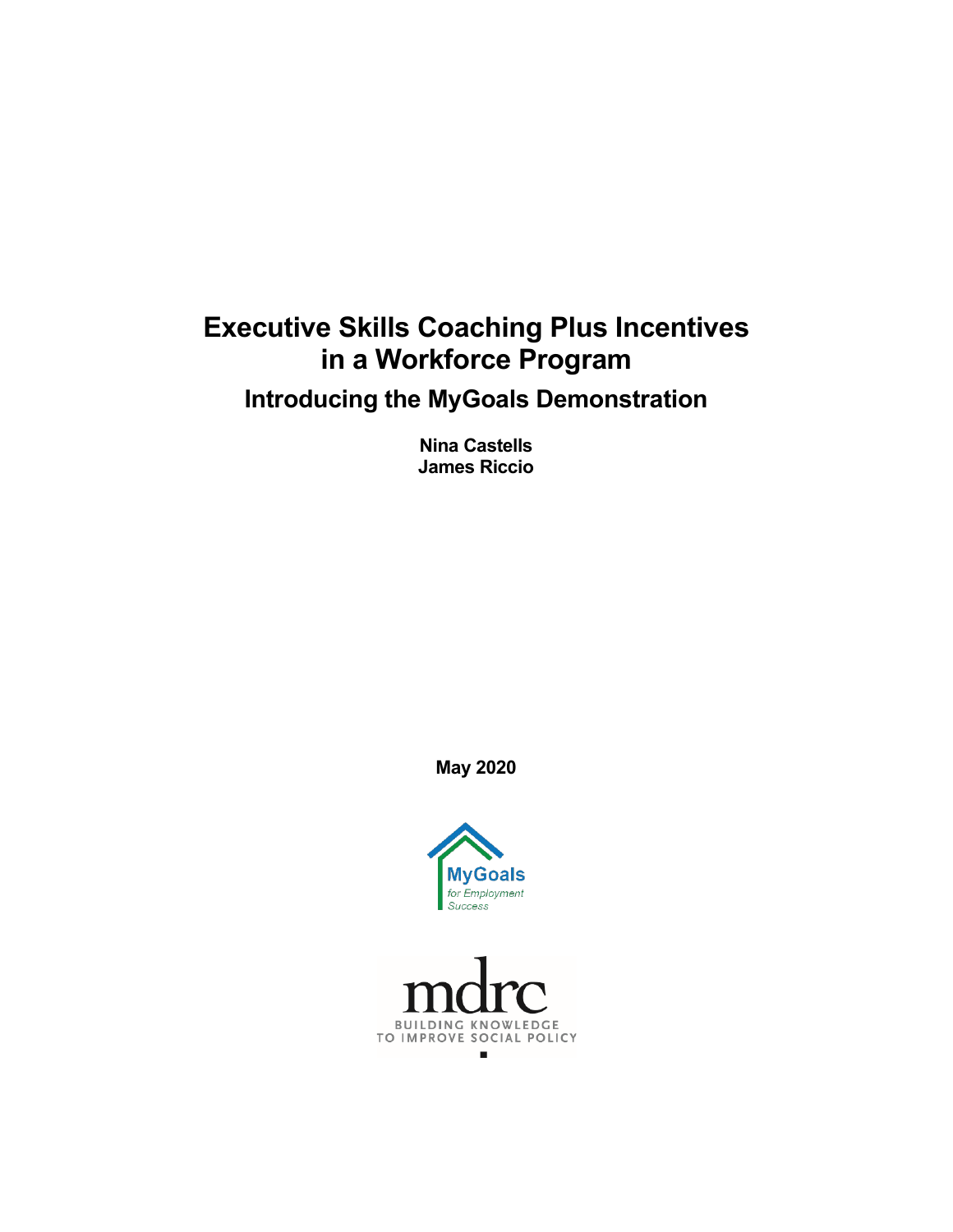The MyGoals for Employment Success demonstration is primarily supported by Arnold Ventures, which is contributing to the implementation of the MyGoals program in the Baltimore and Houston housing agencies, and to the evaluation of the program. The expansion of the MyGoals study sample to a second cohort of participants and further evaluation of MyGoals is funded by the U.S. Department of Health and Human Services as part of a broader evaluation of employment coaching programs. The Kresge Foundation is also supporting the evaluation of the MyGoals program. The Harry and Jeanette Weinberg Foundation is supporting program operations in Baltimore, and Houston Endowment, Inc. is supporting program operations in Houston. The JPB Foundation is further supporting program operations in both sites. Earlier planning work was supported with funding from the John D. and Katherine T. MacArthur Foundation and the U.S. Department of Housing and Urban Development.

Dissemination of MDRC publications is supported by the following organizations and individuals that help finance MDRC's public policy outreach and expanding efforts to communicate the results and implications of our work to policymakers, practitioners, and others: The Annie E. Casey Foundation, Arnold Ventures, Charles and Lynn Schusterman Family Foundation, The Edna McConnell Clark Foundation, Ford Foundation, The George Gund Foundation, Daniel and Corinne Goldman, The Harry and Jeanette Weinberg Foundation, Inc., The JPB Foundation, The Joyce Foundation, The Kresge Foundation, and Sandler Foundation.

In addition, earnings from the MDRC Endowment help sustain our dissemination efforts. Contributors to the MDRC Endowment include Alcoa Foundation, The Ambrose Monell Foundation, Anheuser-Busch Foundation, Bristol-Myers Squibb Foundation, Charles Stewart Mott Foundation, Ford Foundation, The George Gund Foundation, The Grable Foundation, The Lizabeth and Frank Newman Charitable Foundation, The New York Times Company Foundation, Jan Nicholson, Paul H. O'Neill Charitable Foundation, John S. Reed, Sandler Foundation, and The Stupski Family Fund, as well as other individual contributors.

The findings and conclusions in this report do not necessarily represent the official positions or policies of the funders.

For information about MDRC and copies of our publications, see our website: www.mdrc.org.

Copyright © 2020 by MDRC®. All rights reserved.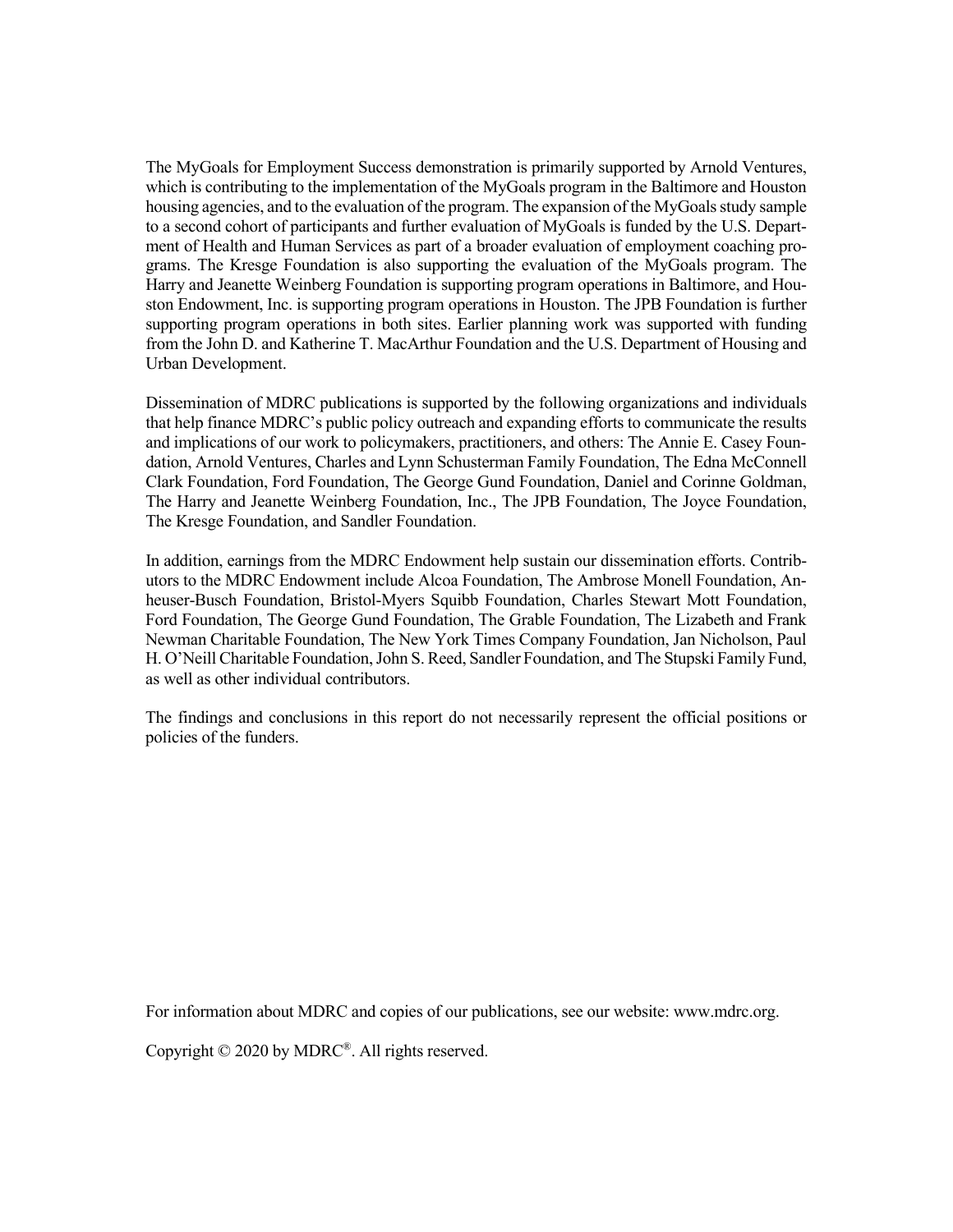*In Memory of Michael Wiseman*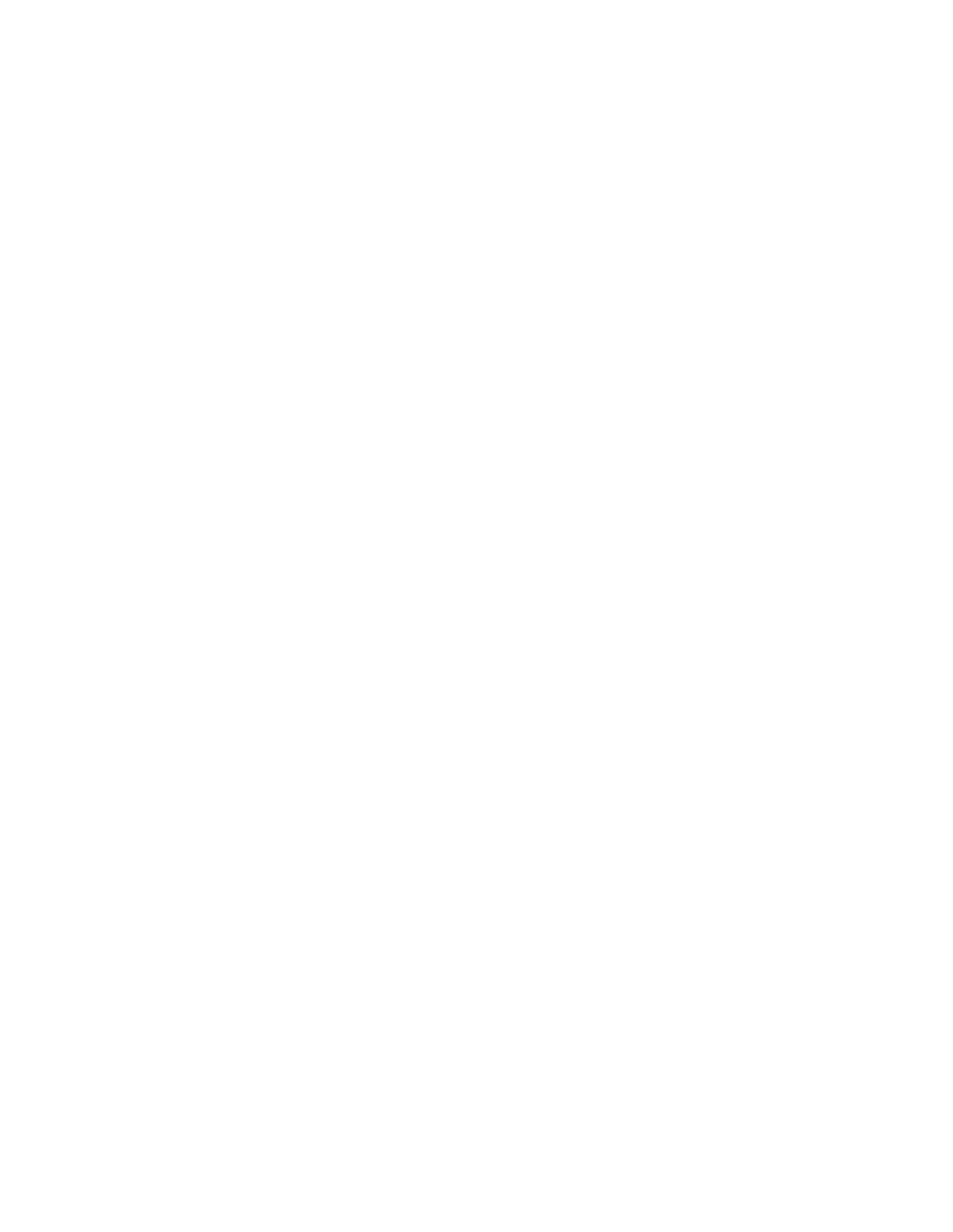## **Overview**

Success in the world of work depends on more than having the capacity to perform technical tasks required for jobs that employers need to fill. Success is also influenced by the strength of one's "executive function" or "executive skills" — the mental skills used to execute tasks — including emotional control, stress tolerance, time management, organization, mental flexibility, persistence, and others. A growing body of research in neuroscience and cognitive behavioral psychology finds that the stress and chaos of poverty can impair one's executive skills and thereby may impede a person's success in navigating the labor market, acquiring occupational credentials, performing well at a job, and advancing at work.

This report introduces the MyGoals for Employment Success demonstration. MyGoals is an employment coaching program that helps participants set and achieve goals. It seeks to do so by explicitly focusing attention on participants' executive skills.

The focus on executive skills means, for example, that coaches help participants understand their own executive skills so that participants can decide whether certain types of jobs are a good "fit" for them. And if executive skills challenges are impeding participants' success in achieving their goals, coaches help participants learn behavioral strategies to address those problems. MyGoals also offers participants a set of financial incentives to encourage, facilitate, and reward their engagement in the program and progress in achieving employment goals. Although employment is the program's central focus, the coaches also help participants set and achieve goals in other relevant domains: education and training, financial management, and personal and family well-being. Coaches make referrals to other services in the community as appropriate given participants' goals.

Two public housing agencies — one in Baltimore, Maryland, and one in Houston, Texas — are piloting the program and evaluating its effectiveness with a randomized controlled trial. This report describes the origins of the MyGoals model, its core features, the rationale behind those features, the contexts in which the program is being operated, and how the program is being evaluated.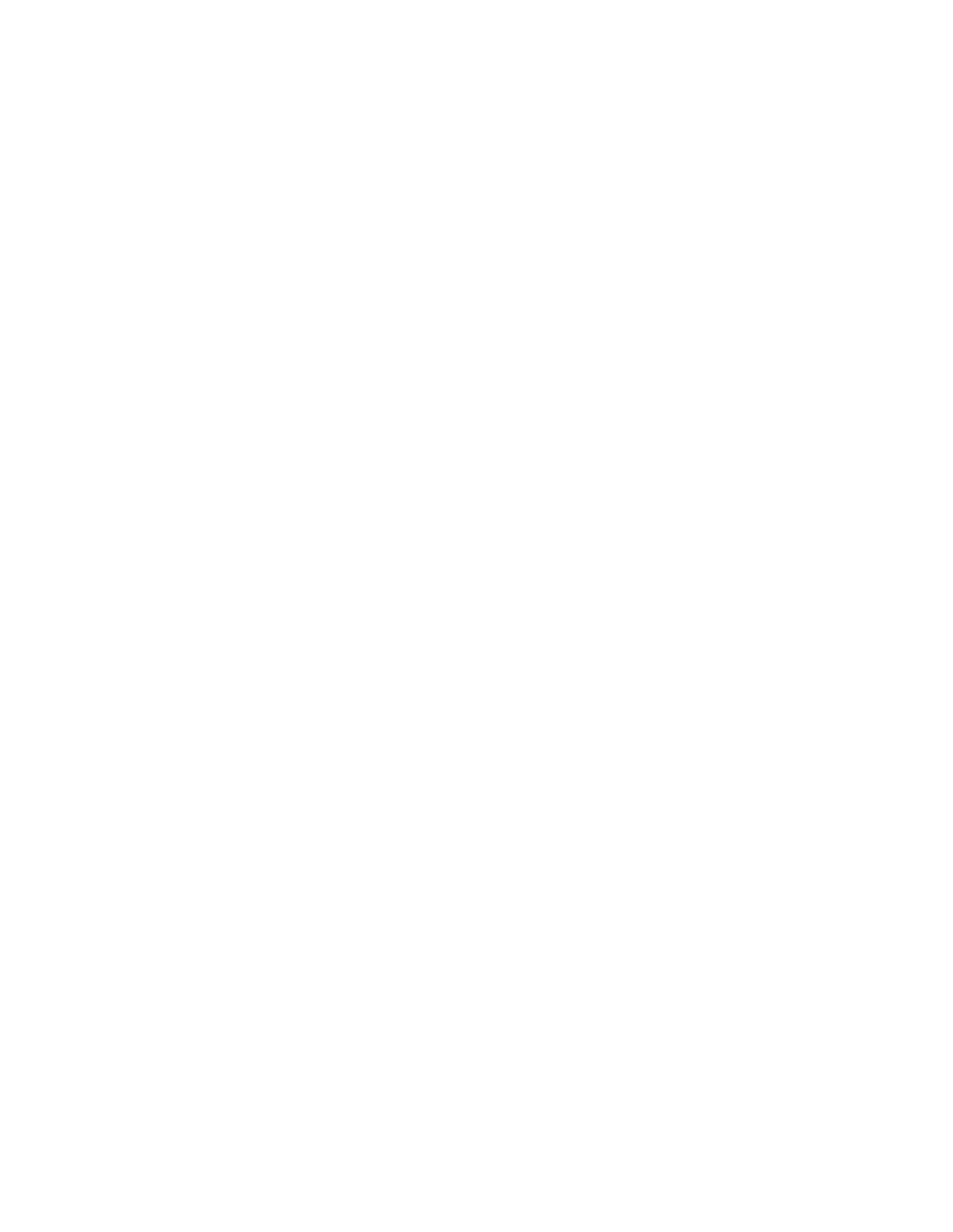# **Contents**

| <b>Overview</b>                                | V                       |
|------------------------------------------------|-------------------------|
| <b>List of Exhibits</b>                        | ix                      |
| <b>Acknowledgments</b>                         | $\overline{\mathbf{X}}$ |
| <b>Introduction</b>                            |                         |
| <b>The MyGoals Demonstration</b>               | 2                       |
| <b>Why MyGoals Focuses on Executive Skills</b> | 4                       |
| <b>Coaching in MyGoals</b>                     | 6                       |
| <b>MyGoals Financial Incentives</b>            | 15                      |
| <b>Other Components of MyGoals</b>             | 16                      |
| <b>Building Coaches' Capacity</b>              | 17                      |
| <b>Future Reports</b>                          | 18                      |
| <b>References</b>                              | 21                      |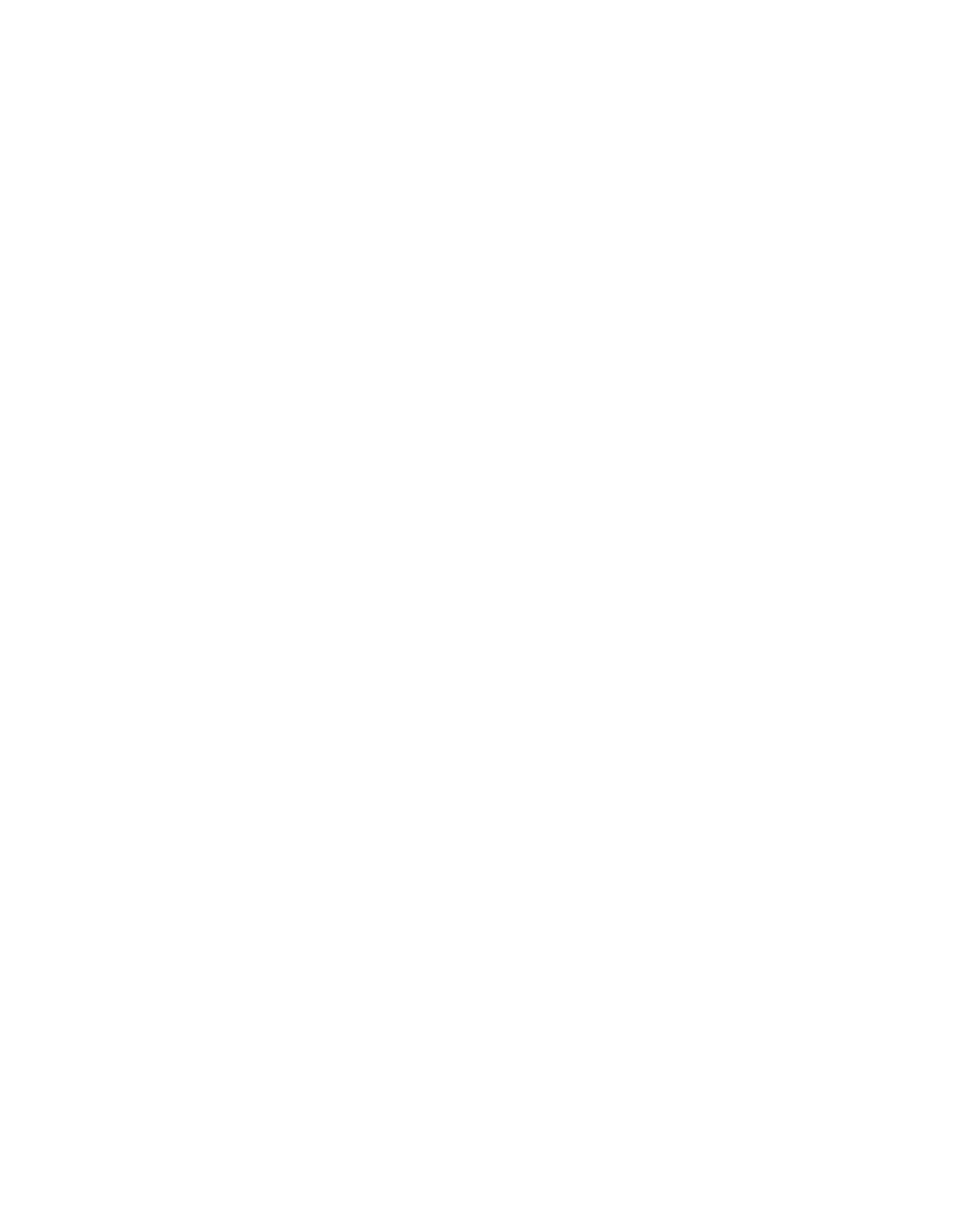# **List of Exhibits**

#### **Table**

| $\mathbf{1}$   | <b>Executive Skills Examples</b>                                       | 5              |
|----------------|------------------------------------------------------------------------|----------------|
| <b>Figure</b>  |                                                                        |                |
| $\mathbf{1}$   | <b>MyGoals Domains</b>                                                 | 7              |
| $\overline{2}$ | MyGoals Goals Hierarchy                                                | 10             |
| <b>Box</b>     |                                                                        |                |
| 1              | HHS Evaluation of Employment Coaching for TANF and Related Populations | $\overline{2}$ |
| $\overline{2}$ | The 12 Steps of MyGoals Coaching                                       | 9              |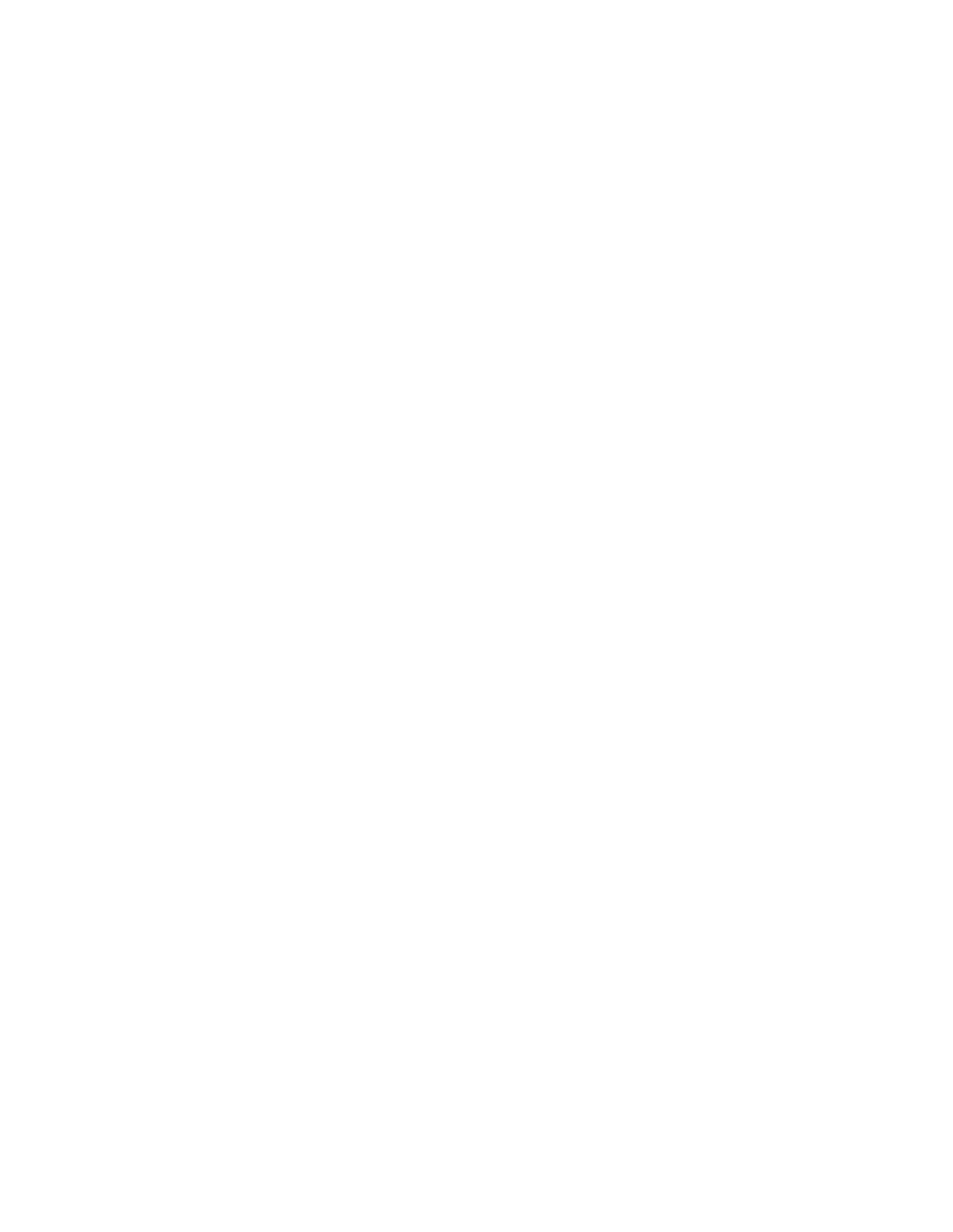## **Acknowledgments**

The development of the MyGoals for Employment Success program model and the launch of the MyGoals demonstration in Baltimore and Houston were made possible by the generous support of Arnold Ventures. We are also grateful to the additional funders who supported the operations and the evaluation of the MyGoals program in Baltimore and Houston, which include the Harry and Jeanette Weinberg Foundation, Houston Endowment, Inc., the Kresge Foundation, and The JPB Foundation.

Richard Guare, a developer of the executive-skills-based coaching model used in MyGoals, was instrumental in adapting the coaching model to the MyGoals employment program in the context of the two housing agencies, and, along with Colin Guare, is working closely with MDRC staff, MyGoals coaches, and MyGoals coaching supervisors to ensure that the model is implemented with fidelity.

The MyGoals demonstration relies on the strong support and cooperation of the staff of the Housing Authority of Baltimore City and the Houston Housing Authority, who made it possible to bring MyGoals services into their communities. We wish to thank Tracey Oliver-Keyser, Harriet Johnson, Katreese Lee, and Adrienne Coleman at the Housing Authority of Baltimore City, and Robin Walls, Carla Ferguson, and former staff member David Joost at the Houston Housing Authority for their collaboration and support, especially during the formative stages of the demonstration. We also thank all the MyGoals coaches at both housing agencies who work tirelessly to help improve the lives of people in their communities through delivering MyGoals services and who generously shared their early experiences with the research team. We are also deeply grateful to the individuals in the program and control groups who are participating in the MyGoals demonstration, including participating in random assignment and data collection, and are allowing us to learn from their experiences.

We also thank our additional partners for their help in implementing the MyGoals program. The City University of New York's Labor Market Information Service provides tailored labor market information to MyGoals coaches at each site and works with them to communicate this information to program participants. We are, in addition, grateful to the Financial Clinic and the CASH Campaign of Maryland for training and supporting MyGoals coaches in financial education and coaching for MyGoals program participants.

At MDRC, our thanks go to our colleagues who made important contributions to the design of the demonstration, its implementation, or to this report. Gayle Hamilton, Samantha Wolfsohn, and Donna Wharton-Fields provided insightful feedback on report drafts. Donna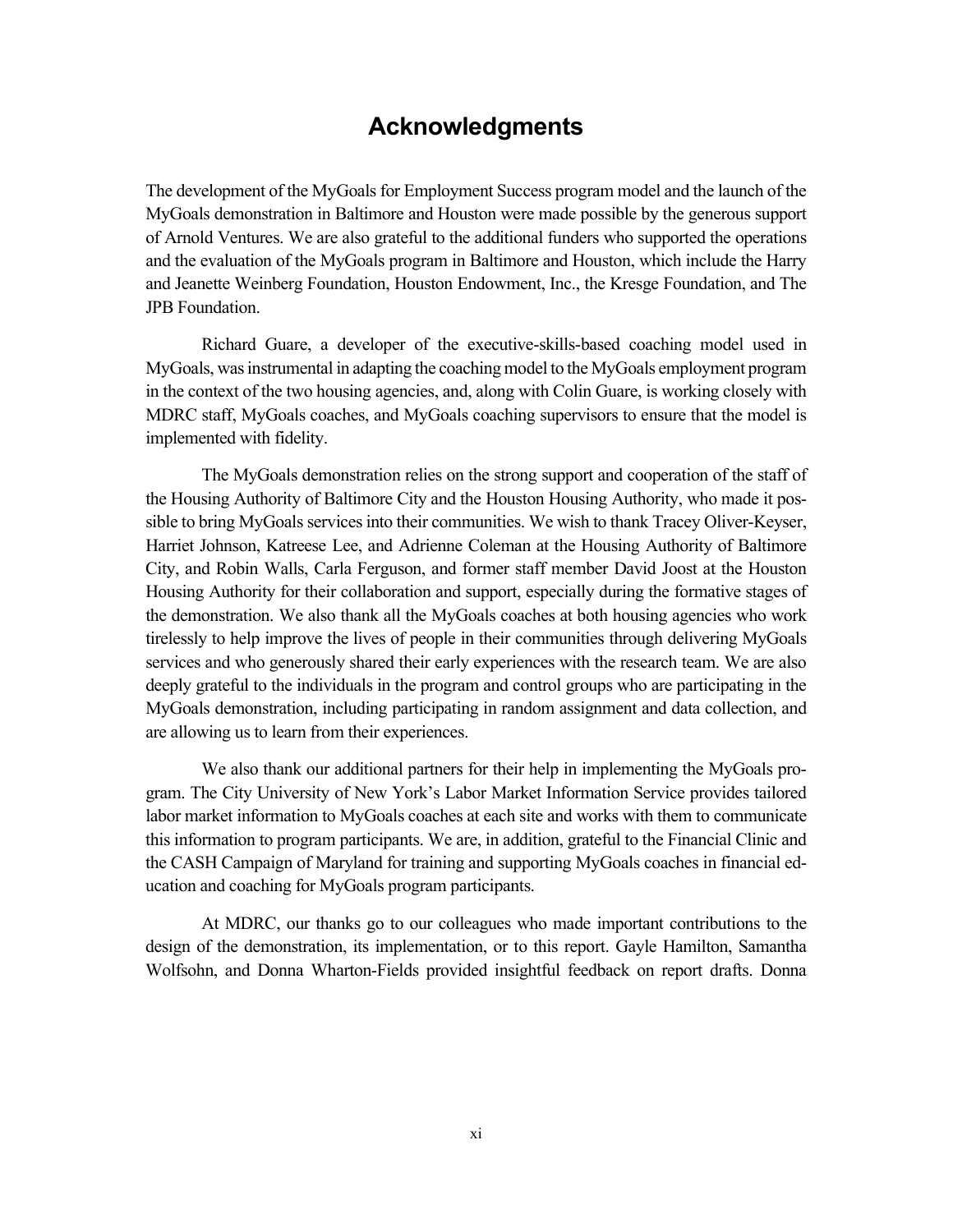Wharton-Fields, Keith Olejniczak, Hannah Dalporto, Annie Utterback, and Gloriela Iguina-Colón provided extensive technical assistance to the sites to strengthen the implementation of the MyGoals program in the demonstration. Joshua Vermette processed and analyzed the quantitative data used in this report. Gloriela Iguina-Colón coordinated the production of the report. Will Swarts, with Alice Tufel, edited the report, and Ann Kottner prepared it for publication.

This report is dedicated with gratitude and affection to the memory of Michael Wiseman from George Washington University, who helped design the comprehensive program model and frame the demonstration. The MyGoals program model benefited greatly from his early contributions.

The Authors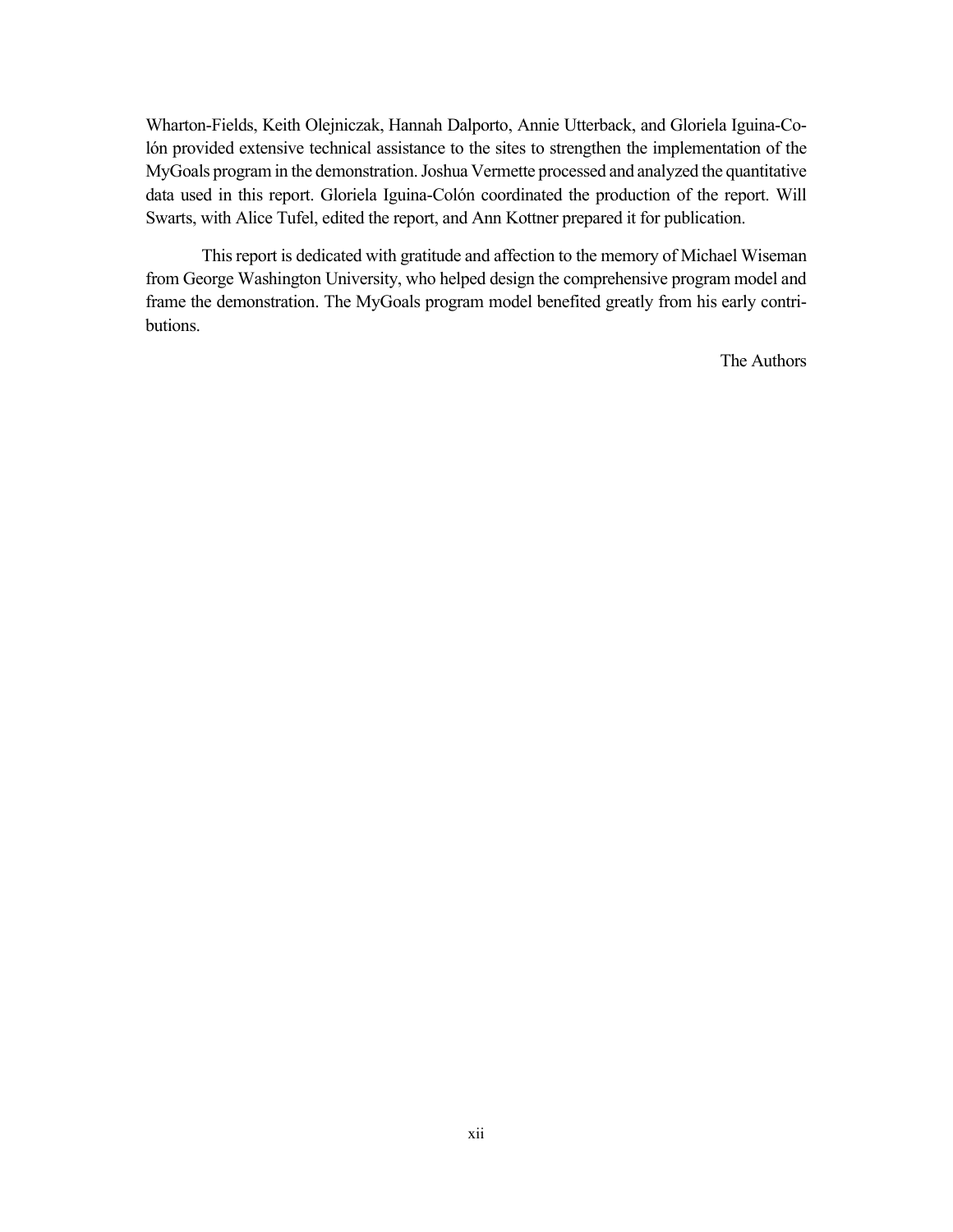#### **Introduction**

Achieving economic independence depends not only on a person's ability to perform the technical tasks that jobs require, but also on a person's "executive function" or "executive skills," the mental skills "required for humans to execute tasks."[1](#page-13-0) These skills include self-regulation processes like emotional control, stress tolerance, time management, organization, mental flexibility, persistence, and others.

Yet, a growing body of neuroscience and cognitive behavioral psychological research suggests that the stress and chaos of poverty can impair one's executive skills, and, in doing so, may impede a person's success in navigating the labor market, acquiring occupational credentials, performing well at a job, and advancing in work. This is a typically overlooked way in which living in the conditions of poverty can undermine the very capacities a person needs in order to escape those conditions. This observation has important implications for workforce programs that aim to help very low-income adults achieve economic mobility. It suggests that explicitly focusing attention on participants' executive skills may improve program effectiveness. At the same time, no evidence currently exists to support such a conclusion.

An experimental workforce program called MyGoals for Employment Success, designed by MDRC in collaboration with neuropsychologist Richard Guare and the subject of an ongoing evaluation by MDRC and Mathematica, makes participants' executive skills a core component of a carefully structured workforce coaching process. In contrast to more typical case management approaches, the MyGoals approach involves helping participants set economic mobility goals and work toward them in a systematic, step-by-step fashion, following a formal coaching curriculum.

Participants examine the strengths and challenges of their own executive skills and learn procedures for taking them into account when setting and working toward their goals. Understanding their own executive skills can help participants decide whether certain types of jobs are a good fit for them. And if specific executive skills challenges make it hard for participants to achieve their goals, coaches can help them develop behavioral strategies to address those problems. MyGoals also offers participants a set of financial incentives to encourage, facilitate, and reward their engagement in the program and progress in achieving employment goals. Two public housing agencies — one in Baltimore, Maryland, and one in Houston, Texas — are piloting the program, and the study team is evaluating its success with a randomized controlled trial.

This report introduces the MyGoals demonstration, describing the origins of the model, its core features, the rationale behind those features, the contexts in which the program is being

<span id="page-13-0"></span><sup>&</sup>lt;sup>1</sup>Dawson and Guare (2009). See further discussion of executive skills in National Scientific Council on the Developing Child (2010); Mullainathan and Shafir (2013); and Mani, Mullainathan, Shafir, and Zhao (2013).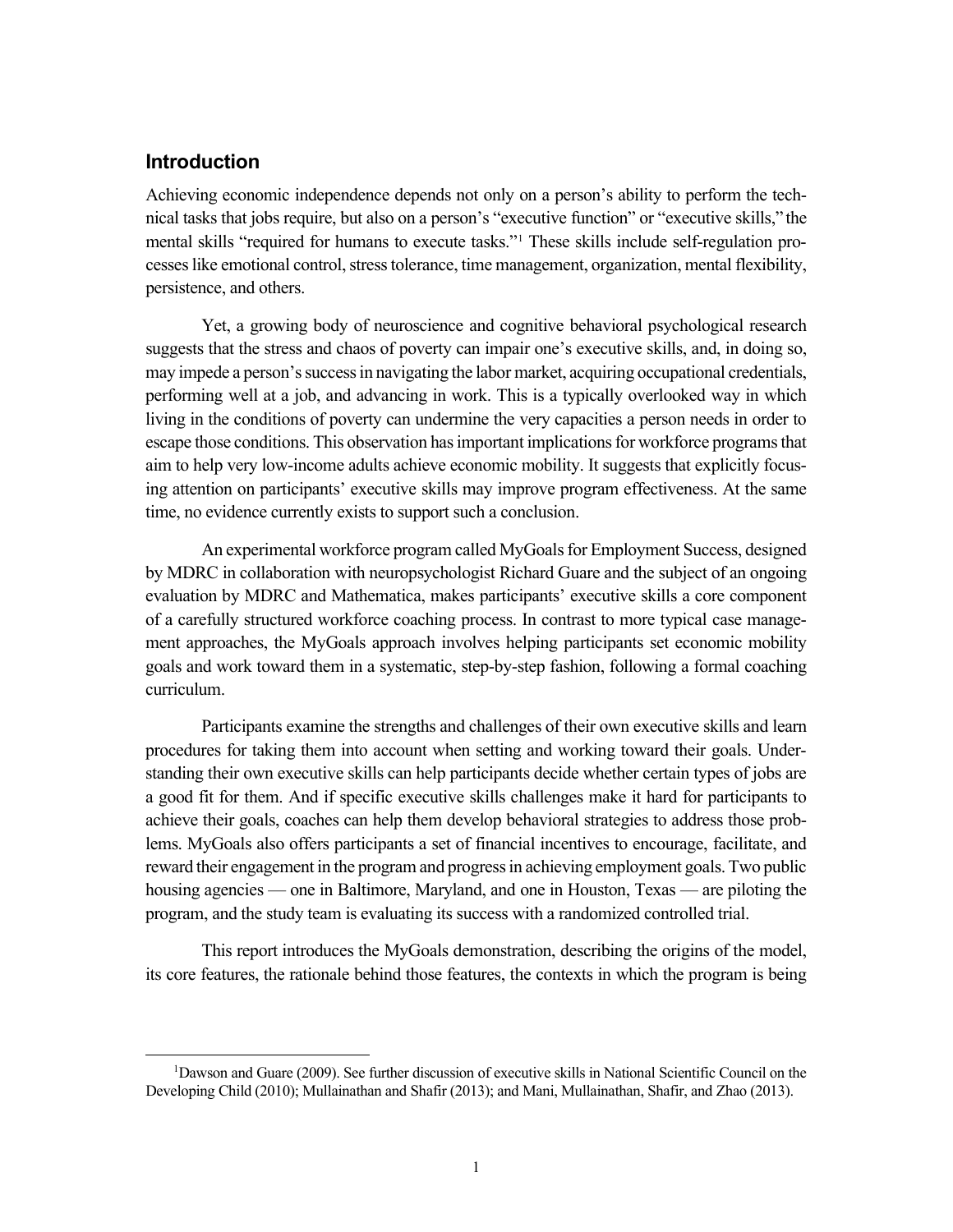operated, and how the program is being evaluated.[2](#page-14-0) Later reports will present more details on the evaluation and its findings.

#### **The MyGoals Demonstration**

MDRC developed the MyGoals demonstration with support from Arnold Ventures. It received additional support from other private funders (the JPB, Kresge, and Weinberg foundations and the Houston Endowment) to launch a small trial in two locations.[3](#page-14-1) After the project began, MyGoals became part of a multisite evaluation funded by the U.S. Department of Health and Human Services (HHS) and led by Mathematica to test several employment coaching programs for recipients of Temporary Assistance for Needy Families (TANF) and other low-income populations.[4](#page-14-2) Box 1 describes this evaluation. Once MyGoals was made part of that study, HHS provided resources to expand both the number of individuals enrolled in the MyGoals evaluation and the scope of the research.

#### **Box 1**

#### **HHS Evaluation of Employment Coaching for TANF and Related Populations**

MyGoals for Employment Success is part of a multisite evaluation funded by the Office of Planning, Research, and Evaluation in the Administration for Children and Families, U.S. Department of Health and Human Services, and led by Mathematica, assisted by Abt Associates, to evaluate employment coaching programs for recipients of Temporary Assistance for Needy Families (TANF) and other low-income populations. In addition to the MyGoals program in Baltimore and Houston, the other programs in this evaluation include the Family Development and Self-Sufficiency program in Iowa; Goal4 It!<sup>TM</sup> in Jefferson County, Colorado; and LIFT in Los Angeles, New York City, and Chicago. The evaluation will (1) describe how each of these programs is implemented; (2) use a random assignment design to evaluate the effectiveness of each program in helping people with low incomes improve their economic mobility; and (3) examine effects of coaching on self-regulation skills and the role of self-regulation skills in improving participants' employment outcomes.

The Housing Authority of Baltimore City (HABC) and the Houston Housing Authority (HHA) are implementing the demonstration program. MDRC is managing the demonstration and, with several partners, is responsible for training and providing technical assistance to the program staff. These partners include Richard Guare, an executive skills coaching expert and a

<span id="page-14-0"></span><sup>&</sup>lt;sup>2</sup>See Riccio and Wiseman (2017) for more detail on the program's origin, rationale, and logic model. Sections of the current report draw heavily from that earlier document.

<span id="page-14-1"></span><sup>&</sup>lt;sup>3</sup>The Weinberg Foundation supported program operations in Baltimore, and the Houston Endowment did the same for the Houston program.

<span id="page-14-2"></span><sup>&</sup>lt;sup>4</sup>See Joyce and McConnell (2019) for background on how employment coaching may improve employment outcomes and Moore et al. (2019) for a description of the evaluation design.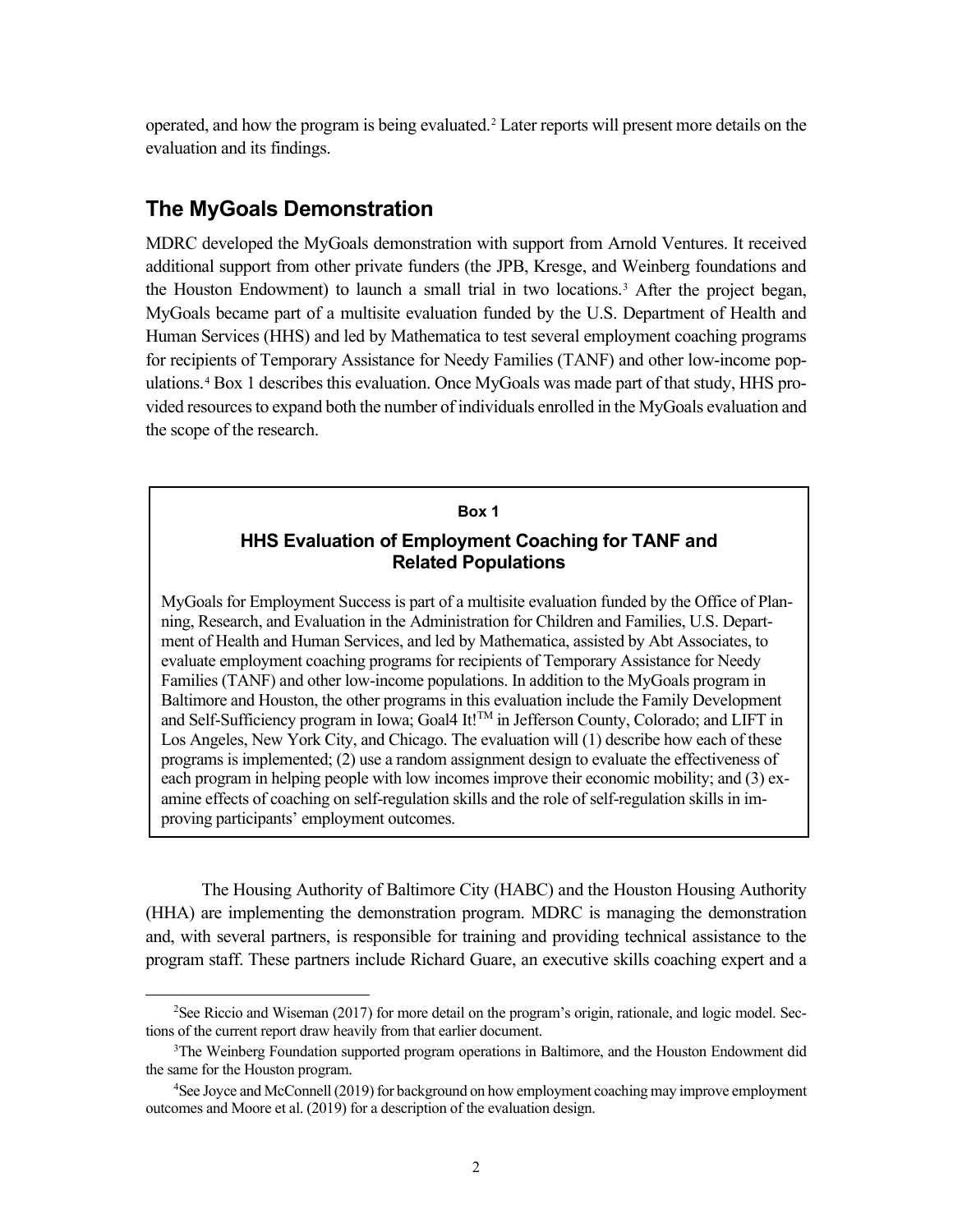developer of the coaching model used in MyGoals; the City University of New York's Labor Market Information Service (LMIS), which provides workforce programs with tailored information on job openings in their service areas; and the CASH Campaign of Maryland, an organization that trains and supports providers of financial coaching for low-income families.

MDRC is evaluating MyGoals in partnership with Mathematica. The study is using a randomized controlled trial to measure the program's effects on a variety of self-sufficiency outcomes, including employment, earnings, receipt of housing subsidizes, material hardship, economic mobility, personal well-being, and others.

The MyGoals program serves unemployed recipients of federal housing assistance funded by the U.S. Department of Housing and Urban Development (HUD). Participants are either recipients of Housing Choice Vouchers, which are housing subsidies that help low-income families rent from private landlords, or they live in public housing in the participating cities. The program is voluntary. MyGoals and other staff at each housing authority recruited participants through special outreach efforts, including direct invitations to tenants who came to the housing authority to renew their housing assistance or conduct other business related to that assistance. Program staff shared information about MyGoals at special community and housing agency events, and through direct mail campaigns. The Baltimore and Houston sites together recruited about 1,800 individuals interested in MyGoals, randomly assigning half to receive MyGoals program services, and half to a control group. Members of the control group do not participate in the program, but their employment and self-sufficiency outcomes in the absence of the program will form the benchmark against which the success of MyGoals will be measured. Individuals who were randomly assigned to the MyGoals program are eligible to receive MyGoals services including coaching and financial incentives — for three years. The program began operating in early 2017 in both locations and will continue through September 2022.

MyGoals study participants in both sites are predominantly female (80 percent in Baltimore, 88 percent in Houston), and African American (97 percent in Baltimore, 94 percent in Houston), and had average annual household incomes of just under \$11,000 in Baltimore and just under \$9,000 in Houston in the year before study enrollment. Houston participants had a somewhat higher level of average household earnings than Baltimore participants (about \$3,500 annually in Houston compared with about \$3,100 annually in Baltimore). Baltimore participants had substantially higher levels of public assistance household income than Houston: an average of about \$1,300 annually in TANF income compared with an average of under \$100 in Houston, and an average of about \$4,400 annually in Social Security and Supplemental Security Income compared with an average of about \$3,100 in Houston. About half of the study participants in Houston and a third of those in Baltimore are single parents. Although all were unemployed or minimally employed at study enrollment (a condition of eligibility for the study),<sup>5</sup> their work histories varied greatly, with some having worked recently and others with longer periods out of the labor market.

<span id="page-15-0"></span><sup>5</sup> "Minimally employed" means working less than 20 hours a month.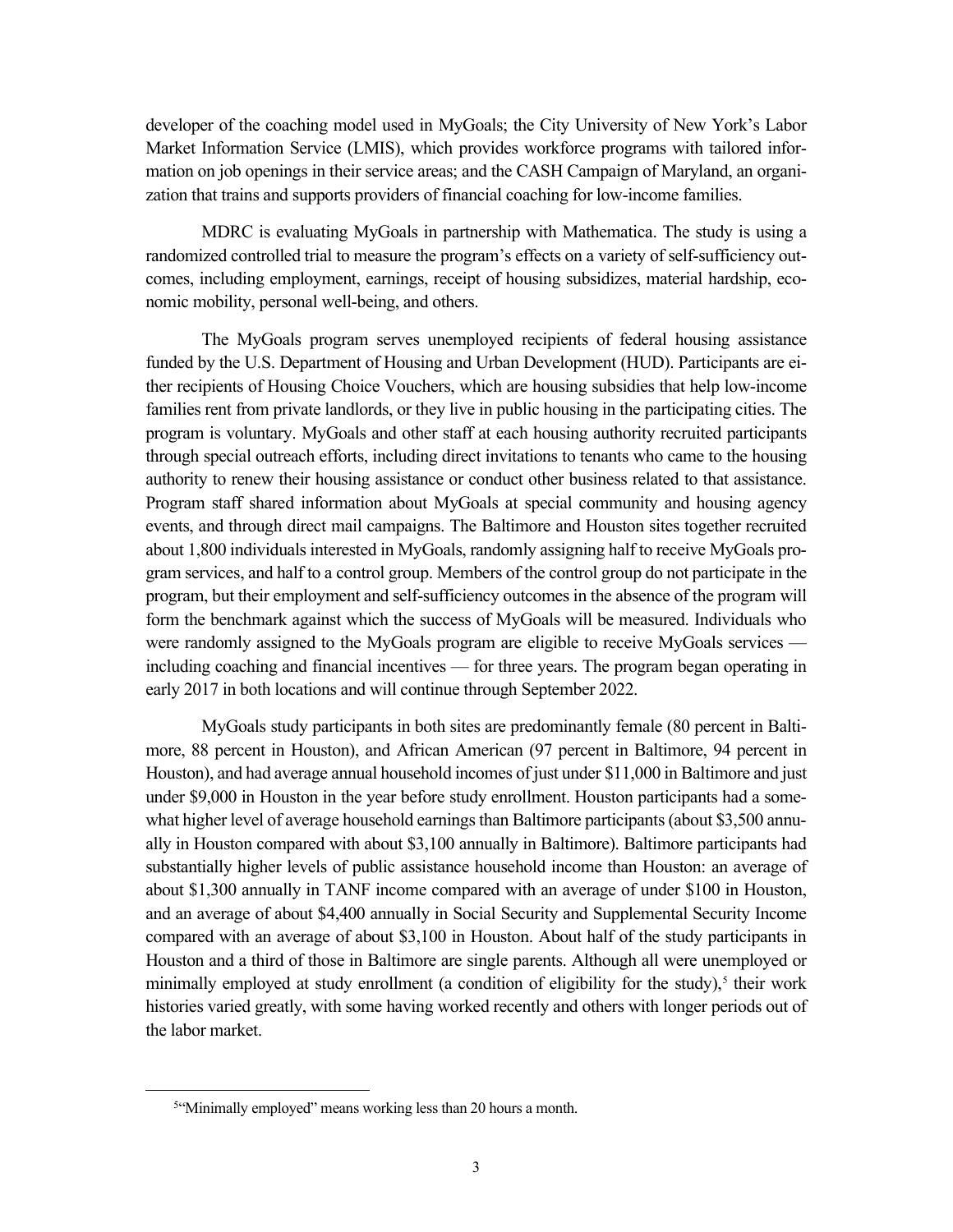Eligibility for MyGoals was limited to individuals of working age (18 years old), up through age 56 (a cutoff set to minimize the share of study participants likely to retire during a long follow-up period). Participants beginning the program had an average age of 39. The program was open to individuals without regard to disability status, and a substantial proportion of study enrollees were considered disabled according to criteria set by HUD. About 40 percent of Baltimore enrollees had disabilities, as did 20 percent in Houston. MyGoals coaches have reported that these disabilities are largely related to mental health. Approximately 31 percent of the Baltimore study sample, and 13 percent of the Houston study sample received Social Security or Supplemental Security Income at the time of enrollment.<sup>6</sup>

Baltimore and Houston provide two distinct contexts in which the program is being implemented. The MyGoals participants in Baltimore are generally more disadvantaged than those in Houston. Baltimore participants have poorer work histories in addition to a higher incidence of disability. They also have lower levels of education. For example, 30 percent did not have a high school diploma or GED certificate as of study enrollment, compared with 19 percent in Houston. Geography is another important difference between the two cities: Houston is much larger and spread out over a vast metropolitan area. Getting to the MyGoals office and to jobs can require traveling long distances in Houston.

The MyGoals model is challenging for staff to learn and execute. The demonstration thus includes a substantial staff training and technical assistance component, described later in this report. Adding to the challenge is the size of each coach's caseload. To contain program costs and allow participants to receive coaching over a three-year period, the model calls for a 50-to-1 participant-to-staff ratio. This number includes participants who may become inactive over the course of the program, lessening staff burden (although staff continue to make periodic attempts to reach all disengaged individuals). Ideally, the caseloads would be lower, but that would drive up the program's cost, potentially making it less viable for public funding after the demonstration. The evaluation will determine the actual average total per-person cost of the program, and its effects on participants at that level of expenditure.

#### **Why MyGoals Focuses on Executive Skills**

The MyGoals model focuses on 12 specific executive skills required for goal achievement, as shown in Table 1. [7](#page-16-1) These skills, vital to planning, organizing, controlling one's emotions, staying focused, and following through on tasks, are particularly important in a knowledge-based labor market that is already complicated to navigate. Access to better-paying jobs increasingly requires attaining education and training credentials, which also relies on these executive skills. They are

<span id="page-16-1"></span><span id="page-16-0"></span><sup>6</sup> These summary statistics of participants' baseline characteristics are based on data for the first cohort of MyGoals study participants enrolled in the study between February 2017 and March 2018, for whom complete data were available at the time of publication. Data were available for 99 to 100 percent of participants in this cohort, depending on the measure.

<sup>7</sup> Guare, Dawson, and Guare (2017).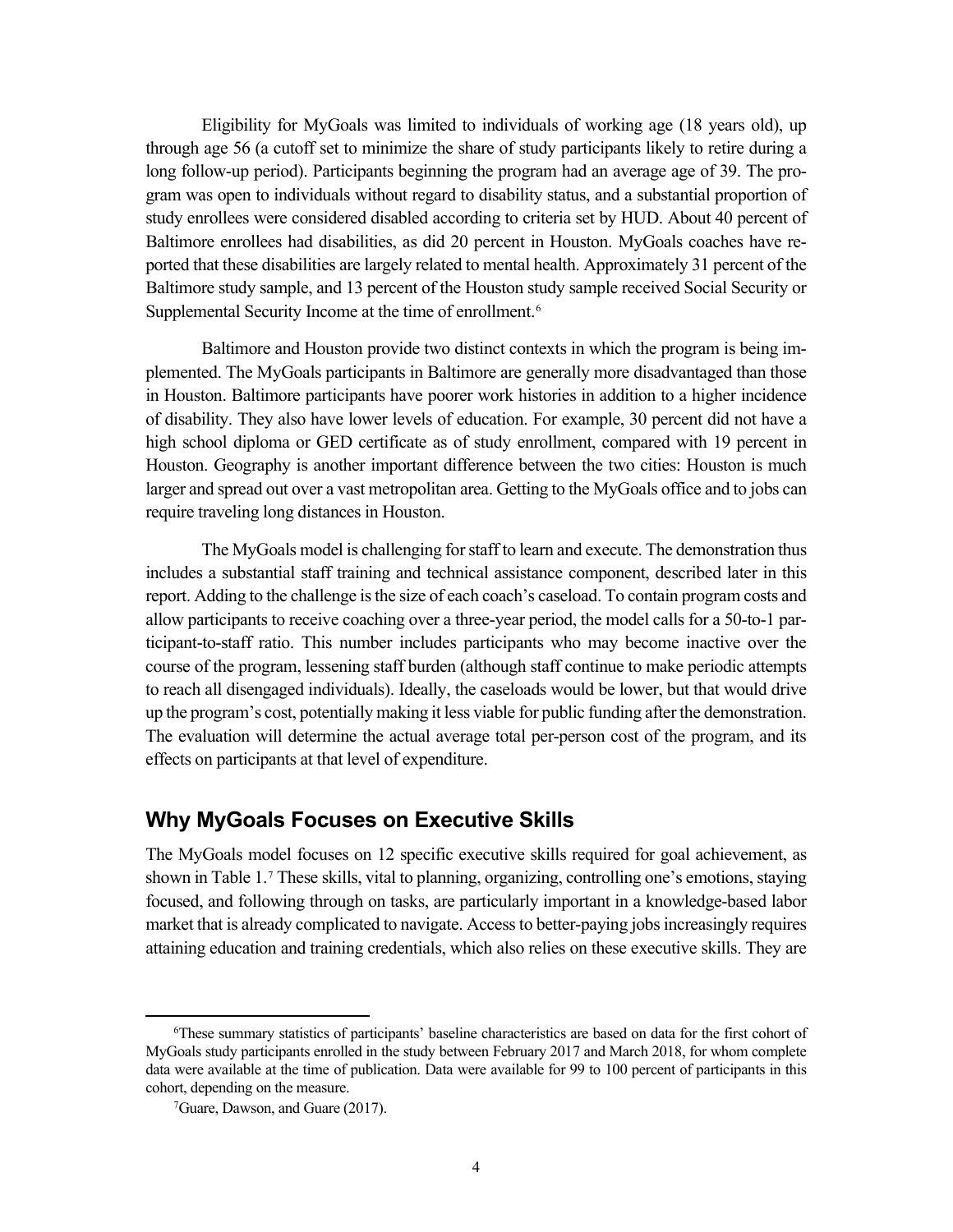#### **Table 1**

#### **Executive Skills Examples**

| <b>Executive Skill</b>    | What Is It?                                                                                                                                     |
|---------------------------|-------------------------------------------------------------------------------------------------------------------------------------------------|
| Response inhibition       | Thinking before speaking or acting<br>$\bullet$<br>Reflecting on making decisions<br>$\bullet$                                                  |
| Working memory            | Keeping track of things<br>$\bullet$<br>Remembering what to do<br>$\bullet$<br>Learning from past experience<br>$\bullet$                       |
| Emotional control         | Maintaining cool<br>$\bullet$<br>Handling criticism or correction<br>٠<br>Controlling temper<br>$\bullet$                                       |
| <b>Task initiation</b>    | Getting started right away<br>$\bullet$<br>Not procrastinating<br>$\bullet$                                                                     |
| Sustained attention       | Finishing tasks<br>$\bullet$<br>Persisting at jobs<br>Staying focused<br>$\bullet$                                                              |
| Planning/Prioritization   | Seeing path to goal<br>$\bullet$<br>Deciding what is important to focus on first<br>$\bullet$<br>Deciding what can be ignored<br>$\bullet$      |
| Organization              | Keeping things neat and tidy<br>$\bullet$<br>Knowing where things are<br>$\bullet$                                                              |
| Time management           | Being able to estimate how long things will take<br>$\bullet$                                                                                   |
| Goal-directed persistence | Following through to the completion of goals<br>$\bullet$<br>Not being put off or distracted by other things<br>$\bullet$                       |
| Flexibility               | Going with the flow<br>$\bullet$<br>Revising plans in the face of obstacles, setbacks,<br>$\bullet$<br>new information, or mistakes             |
| Metacognition             | Stepping back and taking bird's-eye view of yourself<br>$\bullet$<br>in a situation<br>Being able to monitor and evaluate yourself<br>$\bullet$ |
| Stress tolerance          | Taking it in stride when things change unexpectedly<br>$\bullet$                                                                                |

SOURCE: Adapted from Guare, Dawson, and Guare (2017).

also important for managing one's finances and building assets in a world where predatory lend-ing is rampant and making ends meet is difficult,<sup>[8](#page-17-0)</sup> and in managing family challenges and personal relationships that may interfere with getting a job, staying employed, and moving up. Setting and achieving goals in all these areas draws heavily on a person's executive skills.

MyGoals is strongly influenced by a new perspective on poverty driven by a growing body of literature rooted in neuroscience and behavioral psychology. Important contributions to that literature include the work of Jack Shonkoff and his colleagues at Harvard University's Center on the Developing Child. Their research suggests that "toxic stress" and exposure to trauma

<span id="page-17-0"></span><sup>&</sup>lt;sup>8</sup> For evidence about the prevalence of predatory lending and where it occurs, see Montezemolo (2013).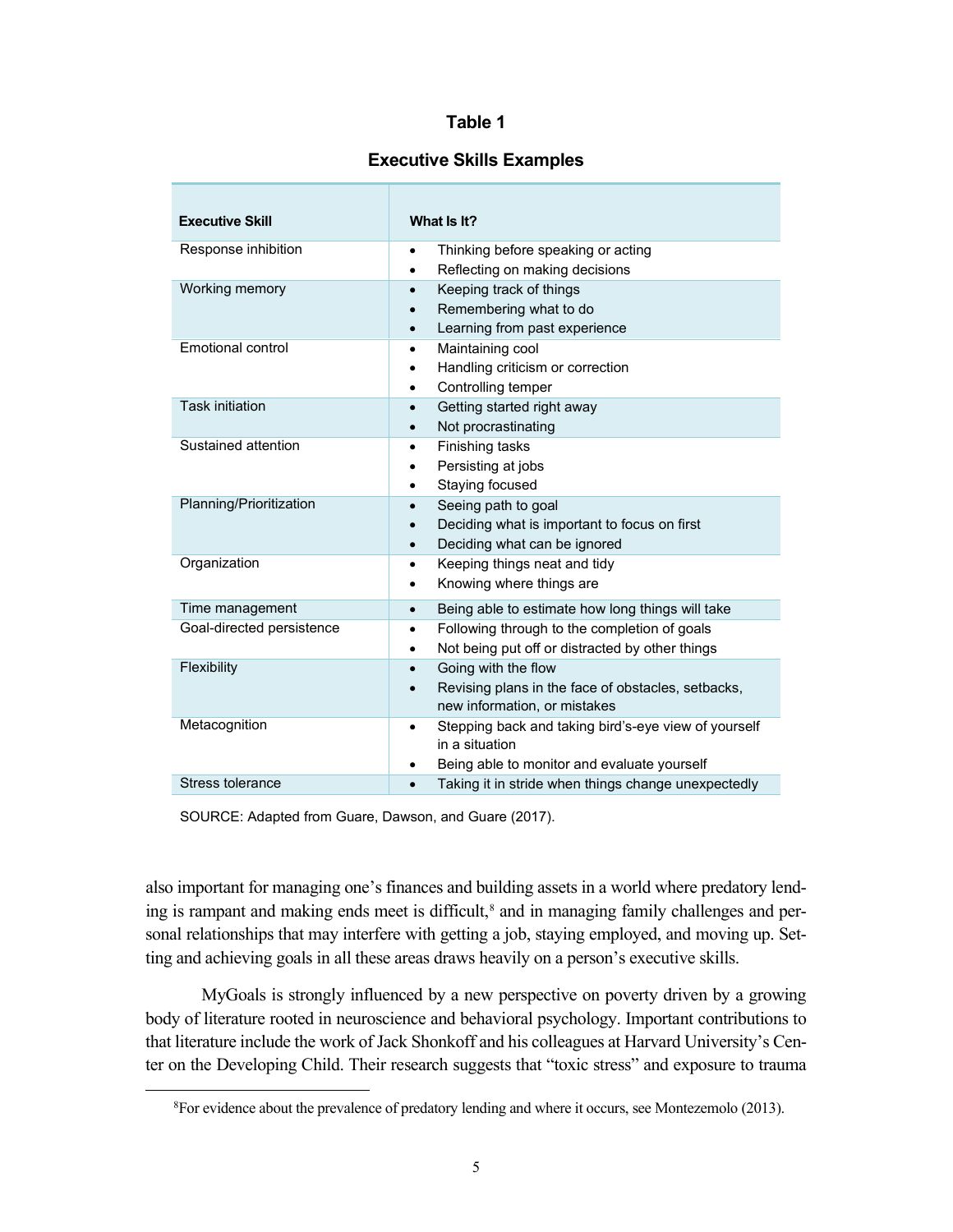in early childhood that often accompany growing up in poverty may affect brain development in ways that inhibit a child's development of executive function skills, such as impulse control, working memory, and mental flexibility — skills related to solving problems, setting goals, and making decisions. [9](#page-18-0) Sendhil Mullainathan and Eldar Shafir summarize other influential research in their 2013 book *Scarcity*, which considers the ways in which living with severe resource scarcity can affect mental processes related to decision-making.[10](#page-18-1) The research suggests that the constant stress that underlies the numerous daily decisions people living in poverty have to make when trying to make ends meet on very limited incomesimposes a heavy cognitive burden. That strain affects executive skills like focusing attention, initiating tasks, planning, and prioritizing. The intense focus on "getting by" economically can drain cognitive resources away from the kinds of planning, managing, and sustaining actions required for "getting ahead."<sup>[11](#page-18-2)</sup>

Recognizing the importance of executive skills, then, challenges the typical case management approach in workforce development programs that primarily focus on removing barriers (such as providing a referral to child care) and making referrals to occupational training courses. These functions may be very important, but they are likely insufficient in helping people in poverty accomplish real change. It may help account for why participants in more traditional selfsufficiency programs may not fully respond to or take advantage of these services and opportunities when they are presented, as reflected in disappointing program engagement and completion rates. The way the mind works under conditions of severe resource constraints and stress makes it difficult to focus beyond the here and now, and that may well make programs aimed at mediumand long-term career and financial improvements less likely to succeed.

MyGoals takes these considerations into account and draws on them and other aspects of behavioral psychology to provide systematic guidance, support, and incentives to promote the effective application of relevant executive skills to substantially improve self-sufficiency. MyGoals coaches are trained to understand when executive skills challenges are getting in the way of success in education, occupational training, work, and advancement, and to assist participants in addressing or working around those challenges. The intervention's overarching focus is on personal agency: helping participants take control, learn to make and execute appropriate plans, develop more productive habits, and reap the benefits.

#### **Coaching in MyGoals**

MyGoals combines a highly structured coaching model with a set of financial incentives to support participants in making step-by-step progress toward economic mobility over a three-year period. It uses a framework that focuses on achievements across four major domains that are important to mobility: employment and career management, education and training, financial

<span id="page-18-0"></span><sup>&</sup>lt;sup>9</sup>National Scientific Council on the Developing Child (2010) and Committee on Psychosocial Aspects of Child and Family Health (2012). For a cautionary perspective on the limitations of the scientific evidence on early brain development and their implications for programs and policy, see Bruer (2015).

<sup>10</sup>Mullainathan and Shafir (2013); see also Mani, Mullainathan, Shafir, and Zhao (2013).

<span id="page-18-2"></span><span id="page-18-1"></span> $11$ Babcock (2014), drawing on the research of Carlock (2011), Casey et al. (2011), and Haushofer and Fehr (2014).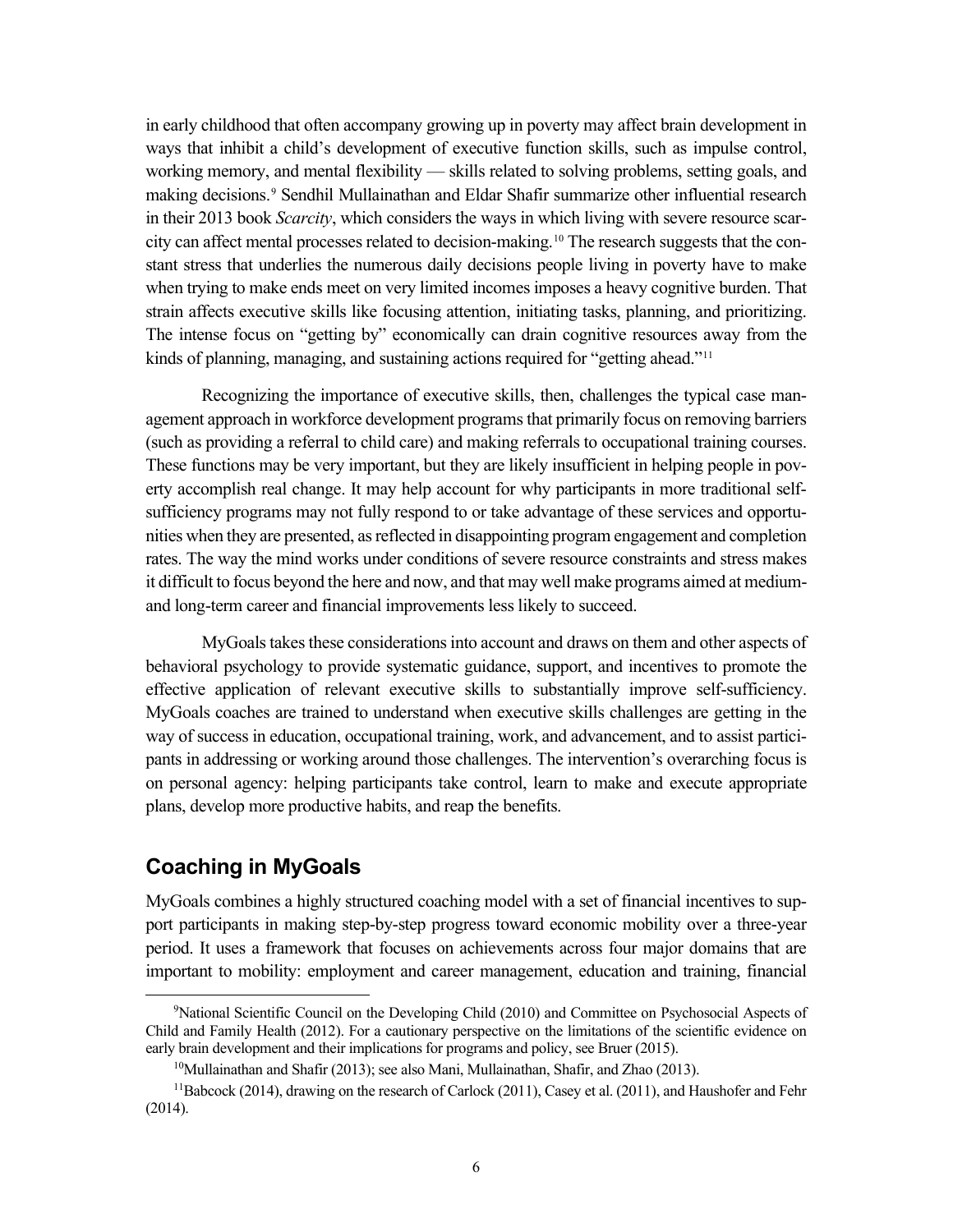management, and personal and family well-being, as shown in Figure 1. Employment is the primary focus, but the framework acknowledges the interconnectedness of these domains — that at any given time, problems or accomplishments in one domain can affect progress in another domain.



The MyGoals program model draws on research on executive skills and behavioral interventions, and on evidence of financial incentives' success in supporting progress in reaching employment goals.[12](#page-19-0) It was also inspired directly by innovations by EMPath, one of the first service providers to build an employment model that recognized the importance of executive skills for moving toward self-sufficiency.[13](#page-19-1) EMPath's Mobility Mentoring® coaching process

 $12$ See Riccio and Wiseman (2017) for more details on the program's rationale and origins.

<span id="page-19-1"></span><span id="page-19-0"></span><sup>&</sup>lt;sup>13</sup>EMPath stands for "Economic Mobility Pathways," formerly known as the Crittenton Women's Union. See Babcock (2012) for a description of their Mobility Mentoring model.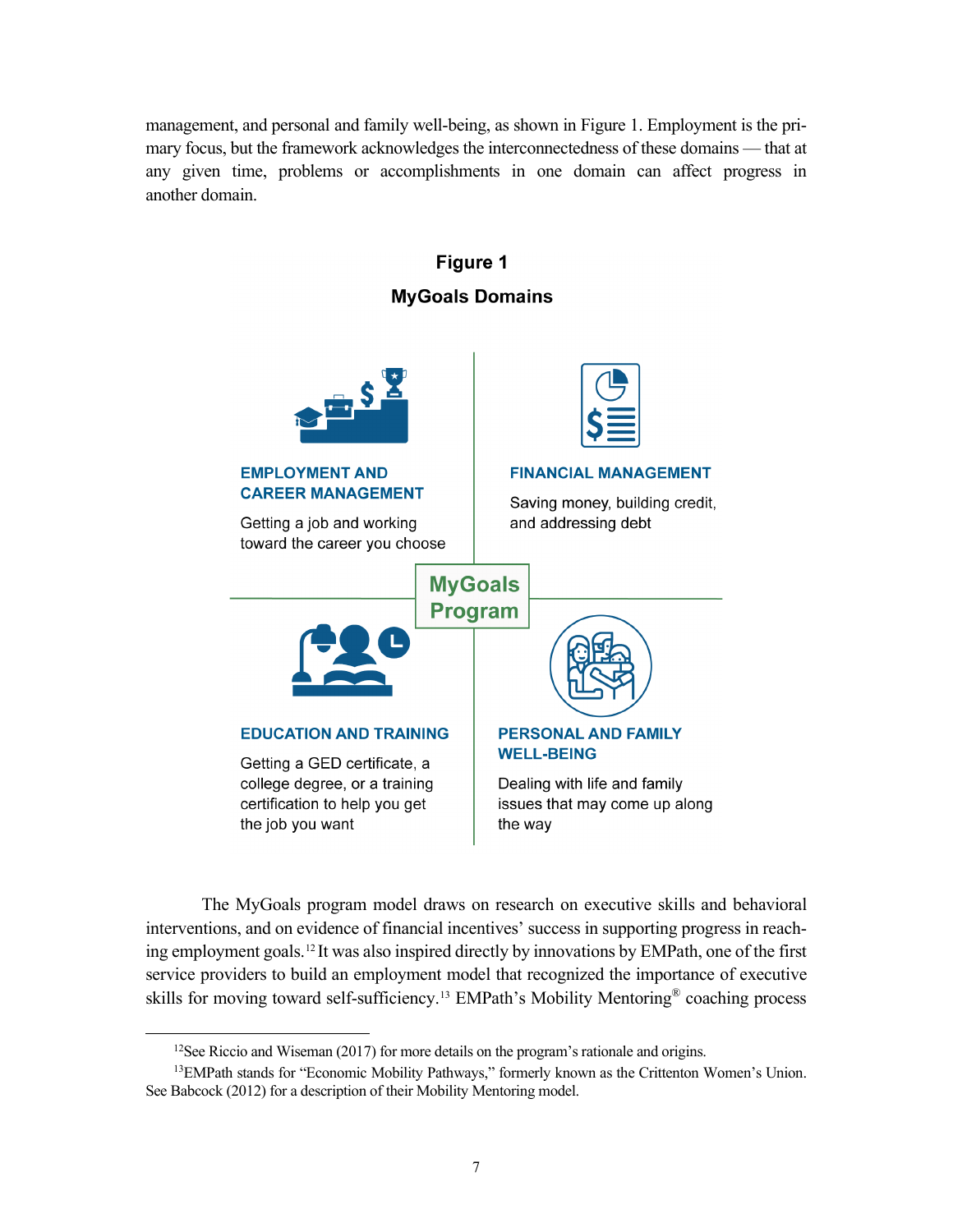and multidomain "Bridge to Self-Sufficiency" have influenced many other service providers across the country.

An executive-skills-based coaching model developed by Richard Guare and Peg Dawson is at the heart of the MyGoals program. [14](#page-20-0) Guare and MDRC adapted the model for an employment program and combined it with the four-domain framework described above, along with a set of financial incentives tied to employment. Although participants are not required to set goals in all four domains at any one time (or ever), that broader framework helps individuals understand the relevance of each of these domains to achieving economic security.

#### **Highly Structured Coach-Participant Interactions**

A distinctive feature of the MyGoals program is that the coach-participant interactions are highly structured, and the coaching process follows a clearly defined set of steps. While the specific content of the coaching sessions varies greatly among participants because the content must reflect each participant's situation and goals, the general methodology remains consistent. As shown in Box 2, it involves 12 steps, beginning with a Getting-to-Know-You discussion through which the coach tries to get a well-rounded picture of the participant's life, background, circumstances, interests, and ambitions. Initial engagement also includes a discussion of participants' own views of their executive skills. In subsequent steps, the coach and participant work through the goal setting process. During this process, the participant sets a long-term employment goal, discusses with the coach the prerequisites for achieving that goal, and determines which short-term goals will be important stepping-stones along the way.[15](#page-20-1) The method is codified in a coaching manual and a set of forms and guidance documents used for training the coaches.

The types of goals participants set with the support of their coaches follow a specific hierarchy, illustrated in Figure 2. They include not only the long-term goals, but also intermediate milestones, very short-term SMART goals (explained below), and immediate action steps. Longterm goals are specific and concrete objectives that a participant wants to achieve. In MyGoals, this is typically entry into a specific profession or job. All participants are expected to set a longterm goal in the employment and career management domain. Some are ready to do so almost immediately, as they complete the Getting-to-Know-You discussion; some prefer to focus first on exploring career options; and some want to focus on achieving a base level of personal stability before turning their attention to setting long-term goals. Participants may also set long-term goals in the financial management and well-being domain. For example, a participant may see buying a house as a long-term goal in the financial management domain. Others may see moving to a neighborhood with less violent crime and a school system that provides more supports for their children as a long-term family well-being goal.

<sup>&</sup>lt;sup>14</sup>Dawson and Guare (2009); see also Dawson and Guare (2016) and Guare, Guare, and Dawson (2019).

<span id="page-20-1"></span><span id="page-20-0"></span><sup>&</sup>lt;sup>15</sup>A coaching session may cover more than one of these steps, or it can sometimes take more than one coaching session to complete a step.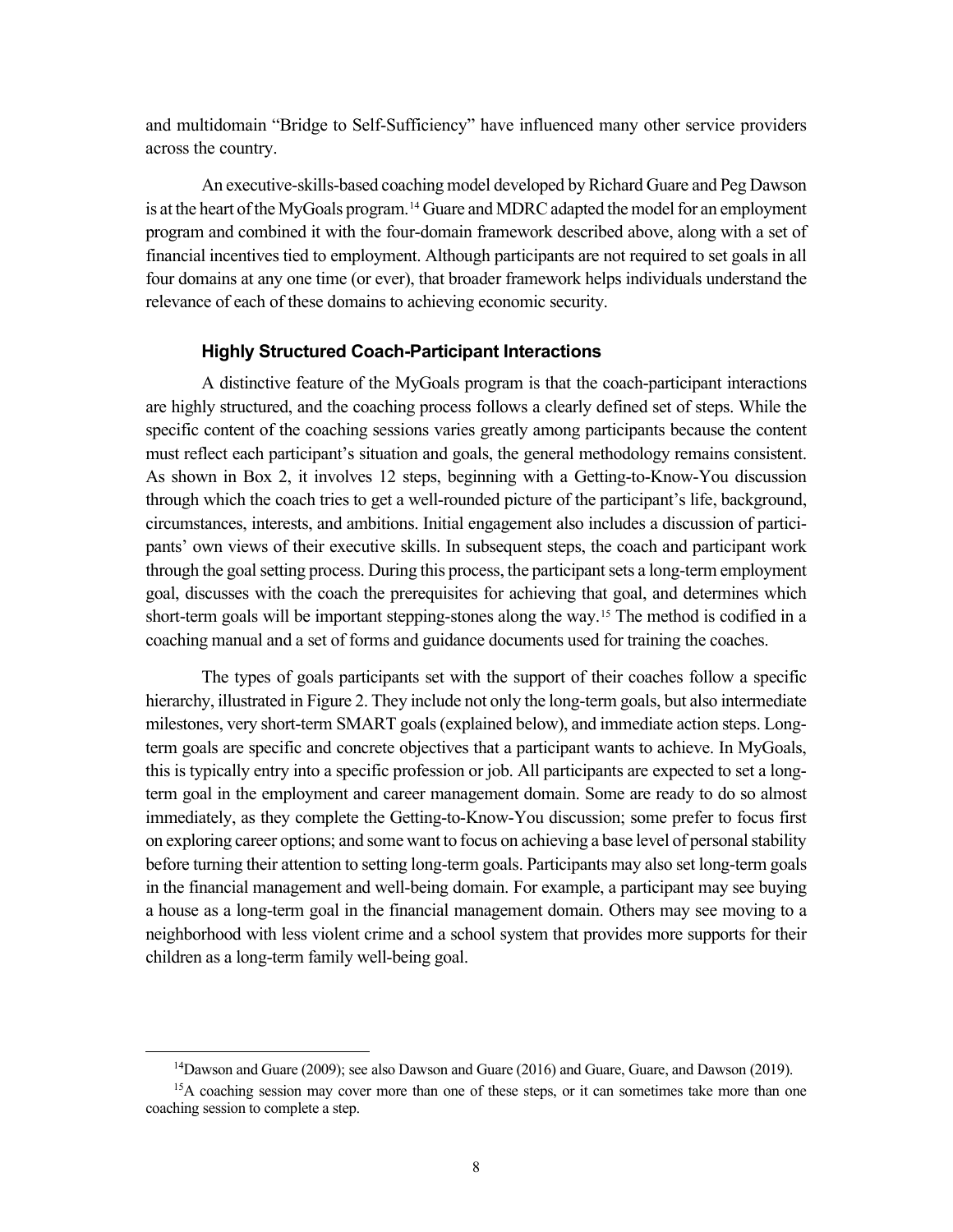| Box 2<br>The 12 Steps of MyGoals Coaching                |                                                |  |
|----------------------------------------------------------|------------------------------------------------|--|
| 1.                                                       | Begin with the Getting-to-Know-You phase.      |  |
| 2.                                                       | Set a long-term goal.                          |  |
| 3.                                                       | Discuss prerequisites.                         |  |
|                                                          | 4. Assess goodness-of-fit.                     |  |
| 5.                                                       | Identify obstacles.                            |  |
| 6                                                        | Review long-term goal and revise if necessary. |  |
|                                                          | 7. Set milestones.                             |  |
|                                                          | 8. Set SMART goals.                            |  |
|                                                          | 9. Set action steps.                           |  |
|                                                          | 10. Discuss strategies for goal completion.    |  |
|                                                          | 11. Review and assess action plan.             |  |
|                                                          | 12. Decrease coaching gradually.               |  |
| SOURCE: Adapted from Guare, Dawson, and Guare<br>(2017). |                                                |  |

Participants often set milestones, specific markers on the way to accomplishing the longterm goal. Often, these milestones are educational achievements, such as earning an occupational training certificate or an educational degree (for example, a GED certificate or a community college degree).

Participants can set their milestones in any domain. For example, a participant may specify getting a certified nursing assistant job as a milestone toward becoming a registered nurse. Another example might be saving a specific amount of money to purchase a car to get to a desired job. This would fall into the financial management domain and represent an achievement that supports progress toward an employment goal.

Finally, participants set short-term goals — called SMART goals — that they need to accomplish to reach a milestone. The acronym "SMART" stands for Specific, Measurable, Attainable, Relevant, and Timely. In MyGoals, "timely" means not simply within a specified timeframe; it refers to the very near term — within a matter of days or a few weeks. Typically, multiple SMART goals must be set and achieved in order to reach a given milestone. One example might be registering for an educational program. A SMART goal typically requires multiple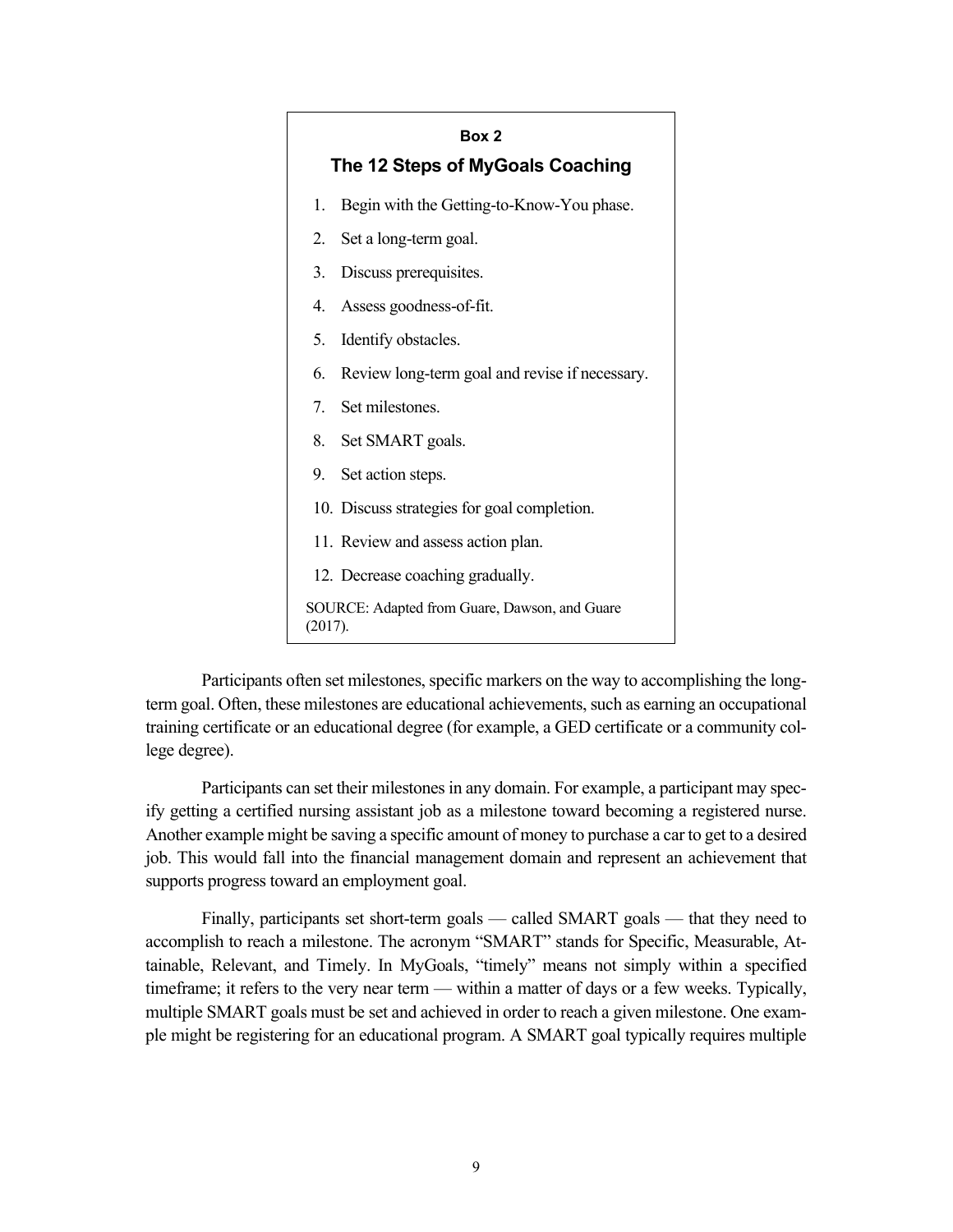#### **Figure 2**

#### **MyGoals Goals Hierarchy**

## **Long-Term Goals**

**Long-term goals are specific and concrete objectives that a participant wants to achieve (such as pursuing a profession or job, buying a house, or building emergency savings). Longterm goals could take at least 2 or 3 years to accomplish.**

## **Milestones**

**Milestones are specific markers to set in order to accomplish the long-term goal each participant will have multiple milestones per long-term goal. Milestones could take a few months to a year to accomplish.**

## **SMART Goals**

**SMART goals are smaller steps needed to reach each milestone — each participant will have multiple SMART goals for each milestone. SMART = Specific, Measurable, Attainable, Relevant, and Timely. SMART goals usually take 2 to 4 weeks to complete.**

## **Action Steps**

**Action steps are the smallest, most immediate goals needed to complete a SMART goal — each participant will have multiple action steps for each SMART goal. Action steps usually take 1 to 2 weeks to complete.**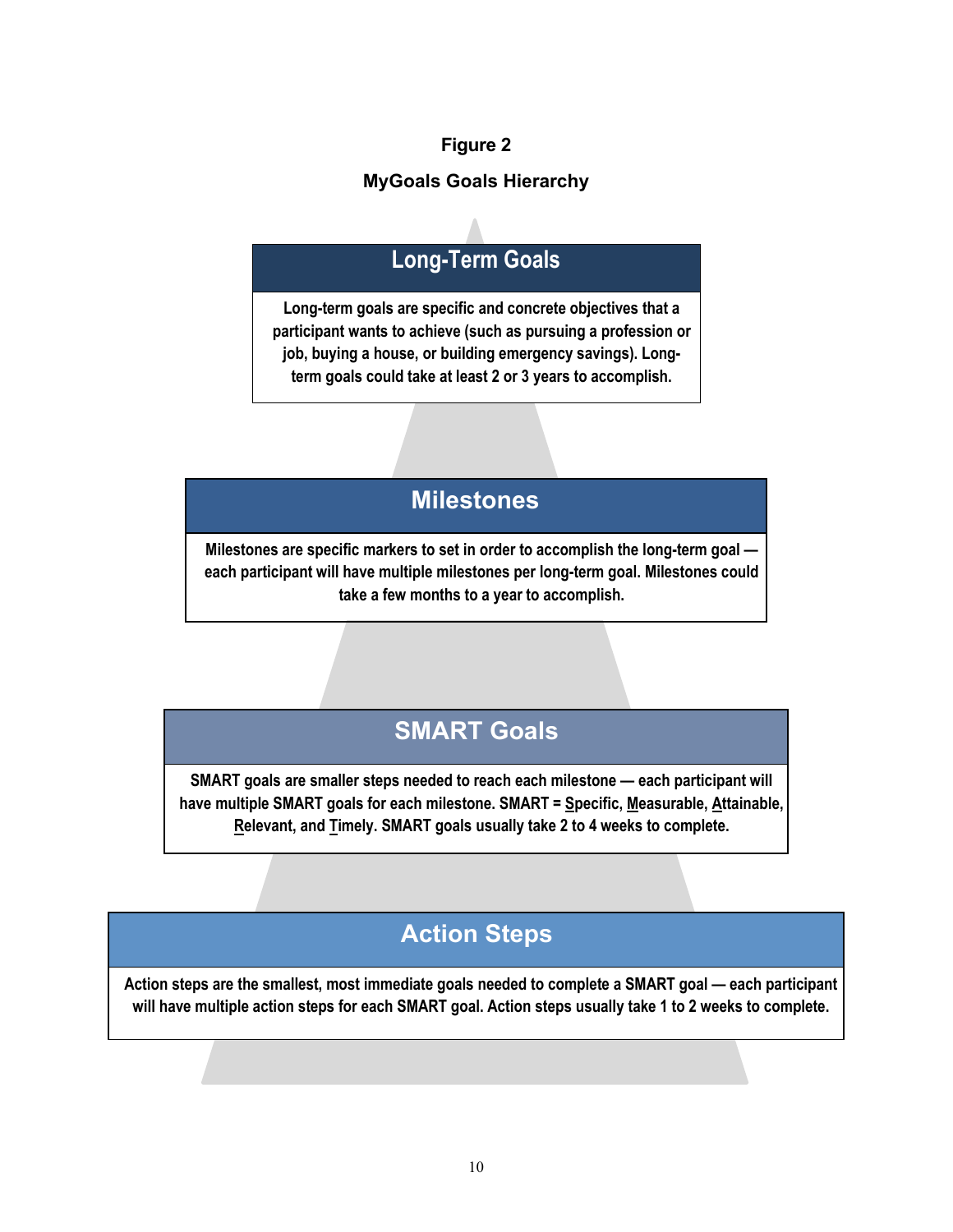smaller, immediate steps — called action steps. For a participant who may be fearful of approaching an educational institution or an employer, an initial SMART goal might be as simple as going to the entrance of the school or the worksite and coming home and committing to calling or visiting by a certain date. The action steps would involve planning how to travel there and back, what time of day to go, whether to go alone or with a friend, or similar considerations. For other participants, an initial SMART goal might be obtaining and completing an online application form for a training program or a job, and action steps may include setting up an online account for the application, writing down a list of the application requirements, obtaining required documentation, and completing required forms.

#### **Nondirective, Participant-Led Coaching**

Within this structured coaching framework, the coaching approach used in MyGoals is nondirective — meaning that the coach does not steer the participant in one direction or another, but rather lets the participant decide what goals to pursue, and how to pursue them. In MyGoals, the coach's foundational role is building a strong, trusting, and collaborative relationship that puts the participant in charge of specifying goals within the coach-guided process.

Goals serve multiple purposes in this model: directing behavior to relevant activities, encouraging persistence, and energizing and motivating efforts to achieve them.[16](#page-23-0) However, the model assumes that participants must choose their own goals if they are to be truly energized and motivated to work hard toward the goal and stick with it, even when it becomes difficult. Typical case management relationships may have a dynamic between the coach and the participant where the case manager is seen as the expert who knows what might be best for the participant and gives advice. This frame of mind shapes their interactions and can lead the case manager to steer the participant toward goals that do not necessarily reflect the participant's own priorities and preferences. Consequently, the participant may struggle to sustain the effort to pursue the goal and may disengage from the process and the program.

Implementing a nondirective, participant-led approach requires more than simply refraining from imposing one's own beliefs about what the "right" path is for the participant to take; it means adopting a new mindset. Coaches must believe in the capacities of the participants and honor their autonomy and self-direction. Through open-ended questions, listening without assumptions, and reflecting on what the coach hears from the participant, the coach elicits the participant's strengths, challenges, interests, and priorities. The relationship between the coach and the participant is collaborative rather than prescriptive, and the coach plays a supportive role as the participant sets and works toward goals.

Many of these coaching elements stem from the basic principles of motivational interviewing, a counseling method that aims to help people resolve ambivalence and find the internal motivation to make a change. As coaching expert Stephen Andrew explains in an online motivational interviewing training course that MyGoals coaches take, "Working with clients in a way that is collaborative rather than prescriptive honors the person's autonomy and self-direction and

<span id="page-23-0"></span><sup>16</sup>Locke and Latham (2002), as discussed in Guare, Dawson, and Guare (2017).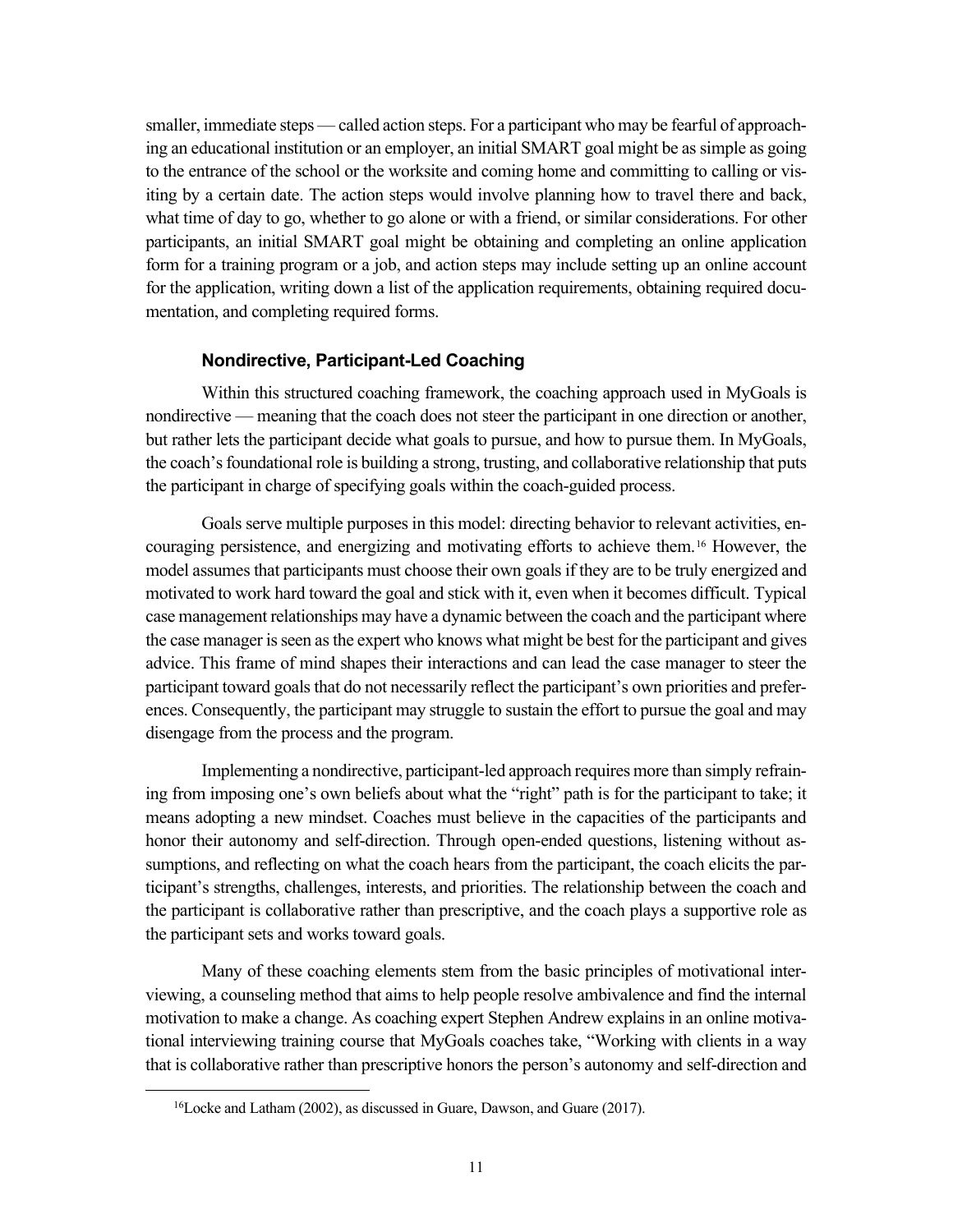is more about evoking than installing. This involves at least a willingness to suspend an authoritarian role, and to explore client capacity rather than incapacity, with a genuine interest in the client's experience and perspective."[17](#page-24-0)

Coaching and motivational interviewing can be viewed as two distinct phases in the journey toward goal achievement. Motivational interviewing addresses ambivalence and helps participants identify their own long-term goals and find the internal motivation to change. Coaching picks up at the point when the participant has decided to make a change. However, the principles of motivational interviewing — including nondirectiveness, empathy, and participant self-efficacy and autonomy — permeate both phases.

Using a nondirective approach in the context of an employment program requires coaches to balance the principle of keeping their interactions with participants nondirective and the objective of providing useful, practical support. MyGoals coaches must be a resource for program participants. They have important information to share — such as potentially suitable job openings that might interest participants, or information about educational opportunities or other helpful community resources. Coaches face the challenge of sharing that information and their relevant expertise in ways that do not undermine participant control by leading participants, even if unintentionally, simply to follow the coaches' own preferences and beliefs about what the participants should do. Participants should never conclude a coaching session with the belief that, "My coach really thinks I should do this." MyGoals coaches can accomplish this by offering participants a range of alternatives — a set of multiple choices — while also stressing that other options may exist beyond the ones they present.

This participant-led approach requires the program to be highly personalized in nature, starting from the very first coach-participant interaction. A "needs assessment" is often the first step in a more typical case management model, usually as a one-time series of close-ended questions to identify predefined barriers or needs. The program then tends to focus on removing those barriers. In MyGoals, the process is ongoing and more tailored to each participant. Coaching begins with a Getting-to-Know-You phase that uses a set of open-ended questions as a jumping-off point for discussing the participant's priorities, interests, hobbies, strengths, and challenges. For example, the coach might ask, "What were your favorite subjects in school?" Instead of the coach identifying a list of general needs that the participant has, the participant and the coach first set a long-term goal, then discuss the prerequisites needed for achieving that particular goal (in terms of educational or training requirements, child care, transportation, or other needs).

In addition to these strategies, MyGoals coaches use a "scaffolding" approach throughout the coaching process. With this approach, coaches provide an appropriate level of support based on the participant's need, and the support decreases over time as the need lessens. Coaches may take a more hands-on approach helping some participants make progress on their early action steps — for example, sitting with participants at a computer to help them find and navigate job

<span id="page-24-0"></span> $17$ Andrew (2015).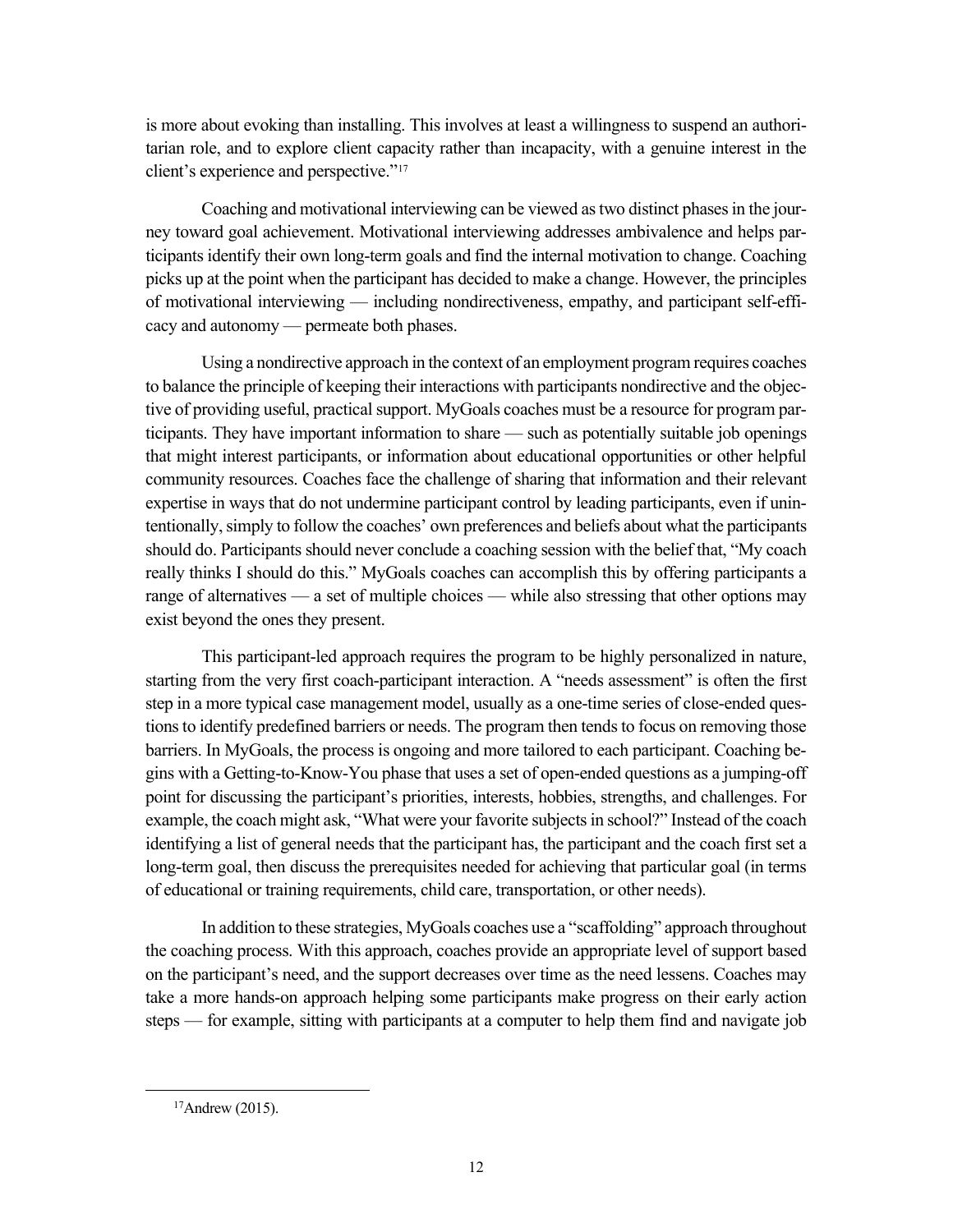search websites or a particular employer's careers website. As participants become more proficient at online job searches, coaches can reduce the time spent sitting with them at the computer.

#### **A Focus on Executive Skills**

The MyGoals coaching model is based on the premise that if participants have a good understanding of their own executive skills strengths and challenges, they can use that knowledge to set goals that align with their executive skills profiles, leverage their executive skills strengths to accomplish their goals, and develop strategies to overcome problems their executive skills challenges may present on the way to accomplishing their goals.[18](#page-25-0) A focus on executive skills is threaded throughout multiple steps in the coaching process, reflecting this theoretical rationale.

#### *Participants' Understanding of Their Executive Skills Strengths and Challenges*

Participants make an initial assessment of their own executive skills strengths and challenges during their first Getting-to-Know-You coaching session. After the broader initial discussion of the participants' background, interests, and strengths and challenges, coaches ask the participants to complete a questionnaire, called the Executive Skills Questionnaire (ESQ).[19](#page-25-1) Before asking participants to complete this tool, coaches show and review the results of their own ESQs, emphasizing their own challenges and strengths. This is meant to put participants at ease by showing that all people have challenges to overcome and strengths they can use in achieving goals. The questionnaire asks participants to rate themselves on three items under each of the 12 executive skills. Both the participants and the coaches get a first glimpse of the participants' executive skills pattern of strengths and challenges. It is not intended to be a diagnostic tool. Rather, it is simply a starting point in the coaching relationship through which the participants learn about the concept of executive skills and the coaches get initial insights into the participants' executive skills profile.

Asthe individual coaching sessions proceed, certain potential executive skills challenges may be revealed that the participant did not identify during the initial assessment. For example, a participant with a high self-rating on emotional control may get fired from a job after a heated argument with the boss. This incident would prompt a discussion between the coach and the participant about this executive skill and would lead to the coach supporting the participant in developing strategies to prevent this situation from repeating itself. Also, the coach may notice certain behaviors after a few coaching sessions—such as a participant frequently arriving late to sessions or not showing up and giving no prior notification — that could also expose time management challenges that may be affecting the participant in other areas of life and might impede progress toward the participant's goals if left unaddressed.

<sup>18</sup>Guare, Dawson, Guare (2017).

<span id="page-25-1"></span><span id="page-25-0"></span> $19$ The Executive Skills Questionnaire included in the coaching manual is adapted from Dawson and Guare, (2016).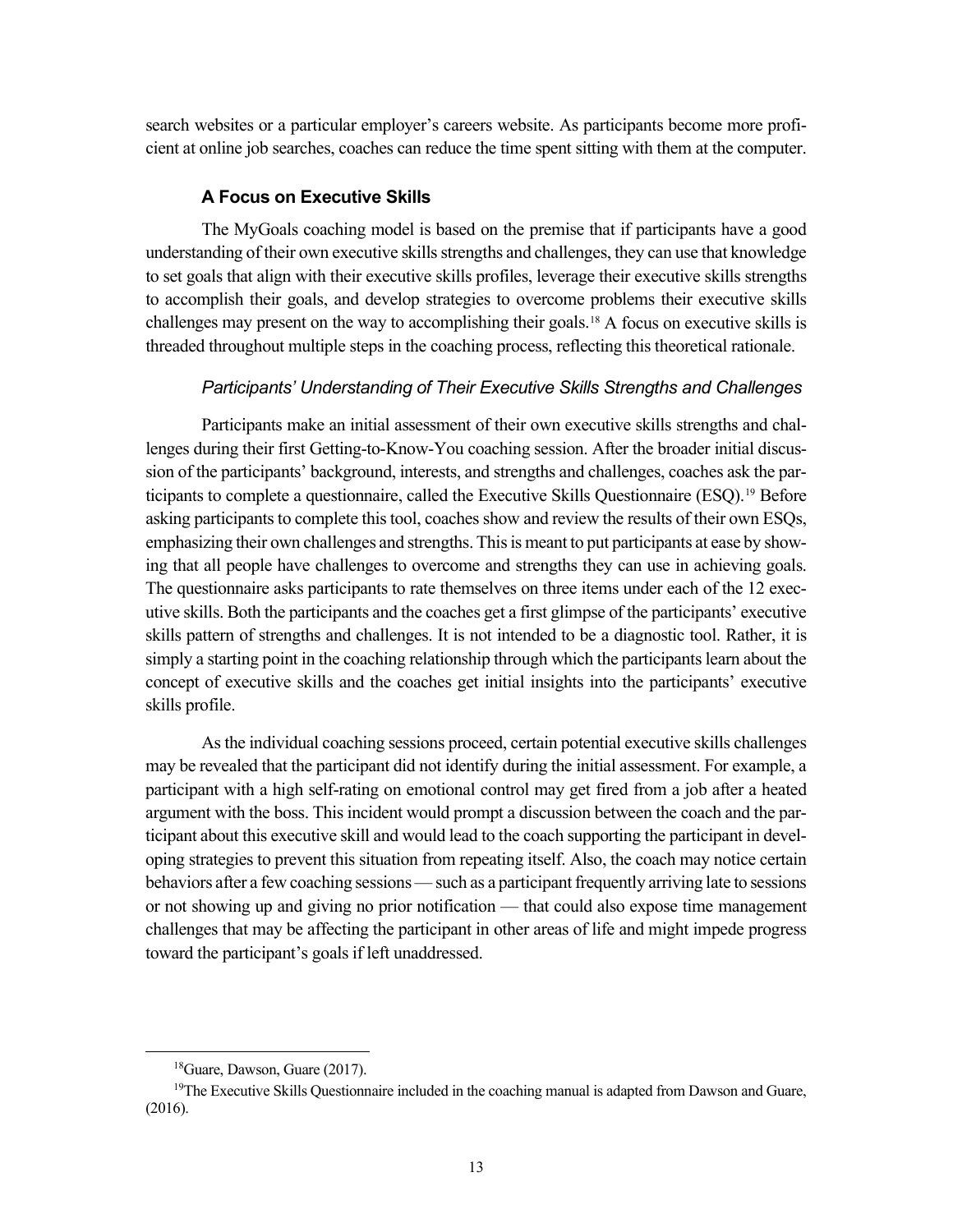A participant's executive skills profile is an important consideration when determining the appropriate fit of a long-term goal (what the model refers to as "goodness-of-fit"). For participants to be motivated by a goal, they should feel confident that the goal is attainable. The coach and participant collaboratively assess whether the goal is a good fit with the participant's interests, experience, and training — and where there is a gap, whether the participant has the supports in place to make bridging that gap feasible.

A distinctive feature of the MyGoals coaching model is that in addition to assessing fit in terms of interest and background, the participant and coach also assess whether the goal is a good fit with the participant's executive skills profile. For example, a participant who is strong on flexibility and stress tolerance and has a goal of becoming a hospital nurse will recognize that those strengths will be valuable in this high-pressure environment with a high level of unpredictability. Conversely, after assessing the fit between a goal and the executive skills profile, a participant who struggles with response inhibition and emotional control may think twice about the ability to thrive in a conflict-ridden customer service job, where customers are constantly confronting customer service representatives with complaints.

#### *Addressing Executive Skills Challenges with Coaching*

If participants identify executive skills challenges that may hinder their ability to thrive in a particular type of job, it often does not mean that they have to abandon that goal entirely. Instead, the coach can support the participant in thinking through scenarios in which such a challenge may arise in the context of that job and in developing strategies to work around the problem. Similarly, if the coach or participant becomes aware of an executive skill challenge during the coaching process that may present problems in multiple scenarios, the coach can support the participant in developing more general workarounds, so the participant is more prepared to address the challenge effectively whenever it arises. MyGoals coaches are trained in three such strategies: environmental modifications, cognitive rehearsals, and situational incentives:

- **Environmental modifications** involve changing the situation or the task to make it easier to accomplish the task. For example, a participant who struggles with getting to work on time (a time management issue) because it takes too long to decide what to wear in the morning might set out clothes the night before. A person who has difficulty sustaining attention when working on certain tasks can assess the environment to determine whether any distractions can be eliminated, such as finding a quieter place to work. Or, a participant who struggles with task initiation can try to break up a task that feels overwhelming into smaller, more manageable steps and build in breaks in between.
- **Cognitive rehearsals** are a technique that can help participants mentally prepare for situations that they anticipate may tax certain executive skills. Using this strategy, participants first specify how they plan to behave in a particular situation or complete a task — an "implementation intention." Next, the participants visualize completing a task and the positive consequences of doing so and then imagine what obstacle might get in the way of completing the task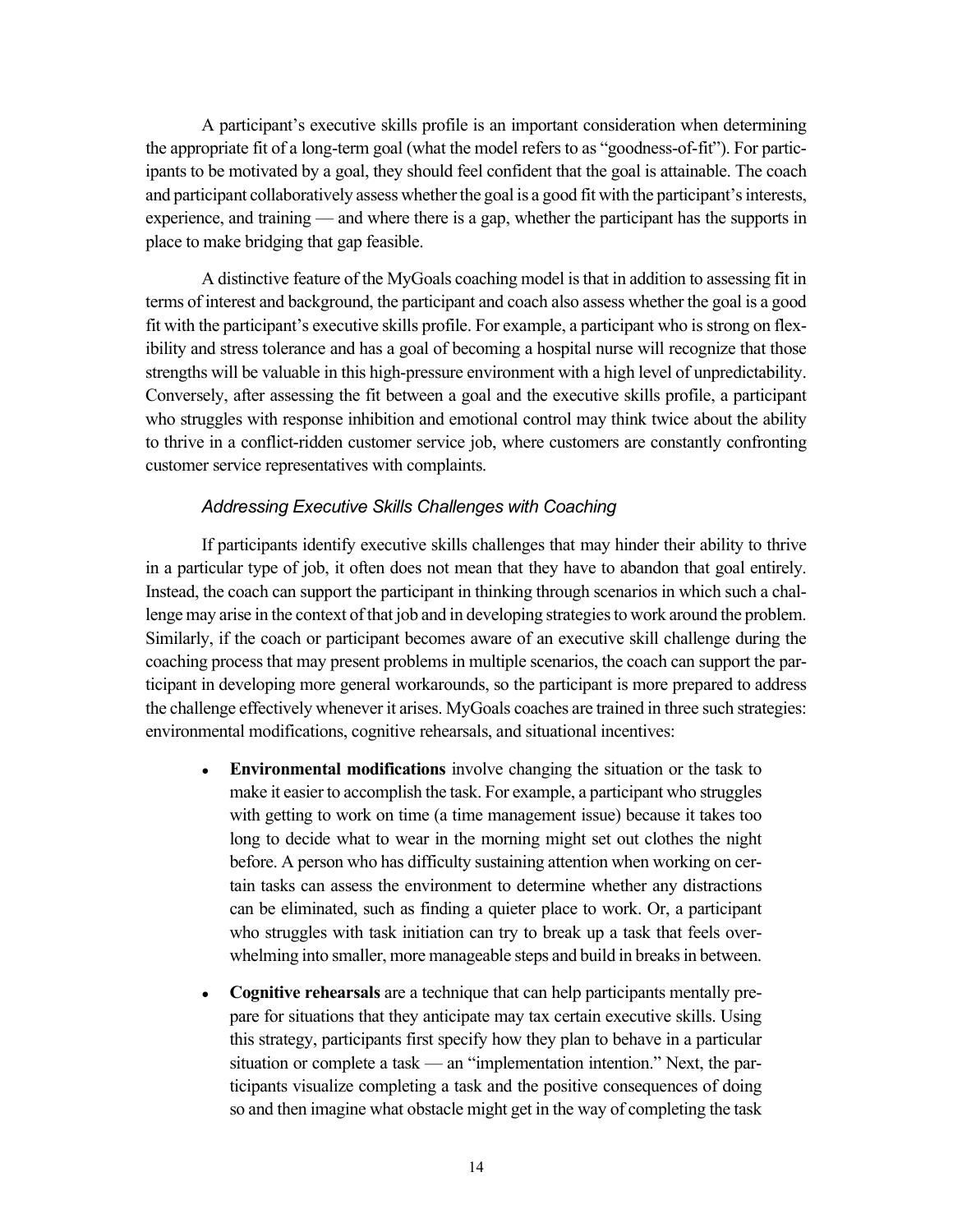— "mental contrasting." Then they rehearse or walk through verbally, with their coach, the beginning-to-end process of setting out to complete the task, encountering the obstacle, overcoming the obstacle, and successfully completing the task — "mental simulation." For example, participants who struggle with punctuality might use a cognitive rehearsal to help them get to a job interview on time: verbally walking through the steps to leave their house an hour earlier than necessary, envisioning getting into their car and the car not starting, then walking to the bus stop and taking the bus instead, arriving at the interview early, unrushed, and prepared.

**Situational incentives** are rewards that participants choose for themselves after completing a task, as a boost to their motivation. For example, a participant might define watching television as the reward for completing a job application — and not watch it until the application is submitted.

## **MyGoals Financial Incentives**

MyGoals uses financial incentives to support engagement and to signal and underscore the program's employment focus. Participants earn a \$50 "Getting Started Bonus" for completing the initial Getting-to-Know-You session. Following this first session, participants can earn an ongoing engagement \$30 monthly stipend for meeting a minimum program participation/engagement standard. This payment is made only if the participant engages in at least one substantive coaching session that month, in which goals, action steps, and progress are reviewed and discussed. (This monthly contact is a minimum requirement; coaches and participants are expected to communicate multiple times per month, even if only by text, emails, or phone calls, as appropriate.)

MyGoals also offers financial incentives tied to work. Participants can earn stipends both for employment transitions (from not working to working part time, from not working to working full time, from working part time to working full time) and employment retention (initially for sustaining work at least three months, then at six-month retention increments).

This use of incentives is consistent with behavioral science literature that emphasizes the potential importance of rewarding progress for intermediate steps as part of a process to help people succeed in accomplishing long-term goals. Rewards also can help to offset the tendency to focus attention on *current* problems at the expense of taking steps that ultimately lead to substantive improvements of their situations when living with scarcity.

The MyGoals work incentives are adapted from financial incentives that MDRC tested as part of the New York City Work Rewards demonstration. That study incorporated a test of the Family Self-Sufficiency (FSS) program —funded by the U.S. Department of Housing and Urban Development and operated by the New York City Department of Housing Preservation and Development — which offered employment guidance and service referrals combined with a longterm incentive and savings program (that made payouts only after successful completion of the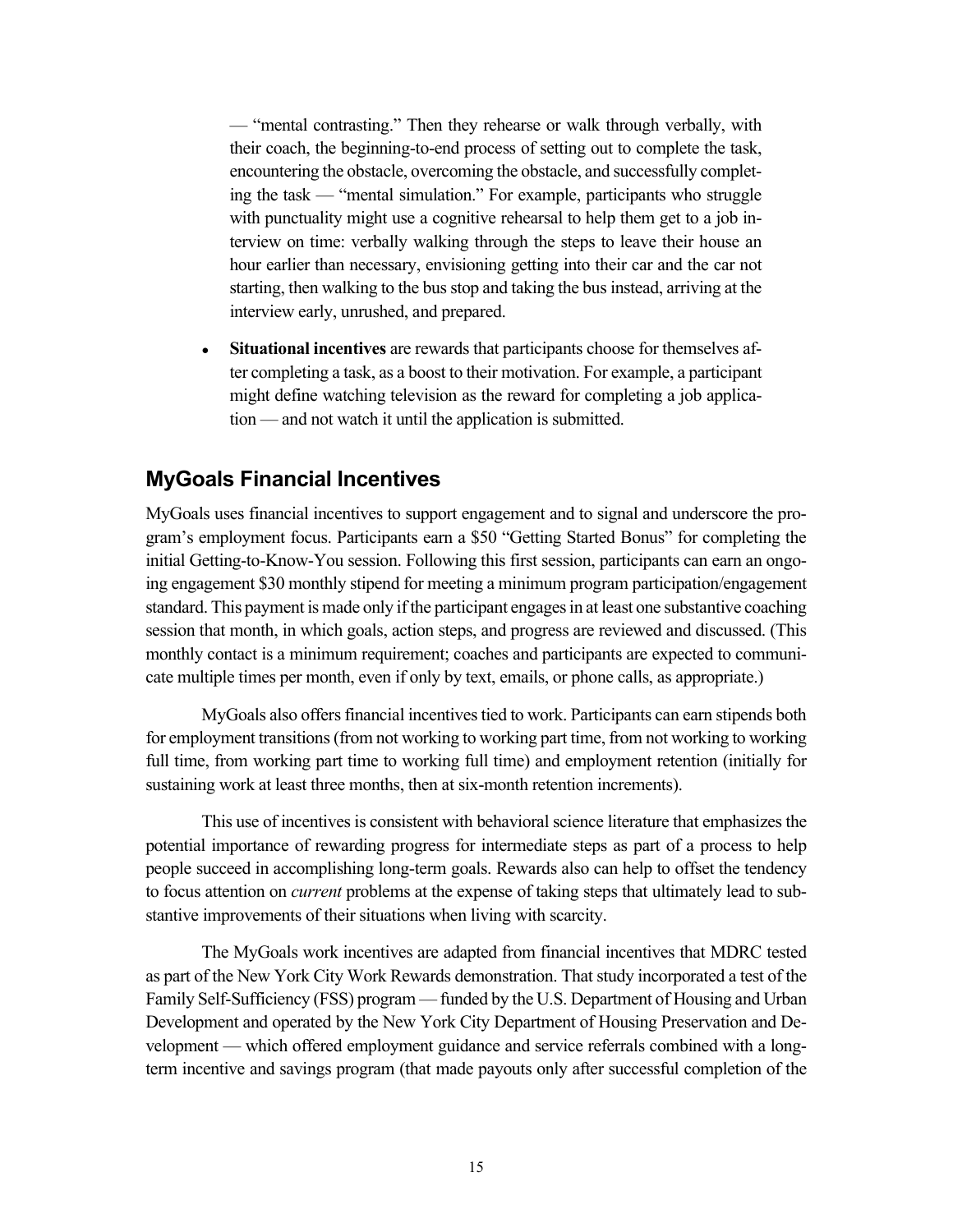five-year program).<sup>[20](#page-28-0)</sup> In the Work Rewards randomized trial, Housing Choice Voucher recipients were assigned to one of three groups: a group offered the regular FSS program; a group offered FSS plus extra financial incentives conditioned on sustaining full-time work (and paid every two months); or a control group that received neither FSS nor the financial rewards. The study found that among participants who were not working at the time of random assignment, those offered the combination of FSS plus the more immediate financial incentives had substantially better labor market outcomes over a six-year follow-up period than individuals assigned to the control group, and also better outcomes than those who were offered FSS without the special incentives. This evidence encouraged the MyGoals designers to target MyGoals toward nonworking voucher holders and include a work incentives component in the program model.

## **Other Components of MyGoals**

In addition to the executive skills-based coaching and financial incentives, MyGoals includes several other important components:

- User-friendly labor market information. The MyGoals program provides participants with current local labor market information to help inform their employment and career decisions. This includes information about top employers hiring in the area, skills desired by employers, and the education and experience necessary for those jobs. Coaches use occupational profiles, called "shallow dives," to show information about occupations of documented interest to MyGoals participants. Some examples are customer service representative, construction foreman, health information technician, and warehouse worker. Job profiles include average salaries, demand (based on the number of online ads posted by top employers hiring in the area), and the education level required for a specific occupation. Profiles also outline which skills employers are seeking in each occupation and include the names and websites of the largest employers in the area that are hiring for those specified positions. MyGoals coaches use these profiles either to start or inform ongoing conversations with participants based on their expressed interest in specific fields or jobs. MDRC contracted with the New York City Labor Market Information Service at the City University of New York to produce these resources for the two MyGoals sites. These sets of occupations are tailored for each site, and the information is updated quarterly based on participants' expressed interests as identified by the MyGoals staff.
- **Supporting financial management skills. MDRC partnered with two organ**izations — first the Financial Clinic, based in New York City, and then the CASH Campaign of Maryland — to provide specialized training to coaches on topics related to building financial stability and developing financial management skills. Training topics include building assets and savings, daily

<span id="page-28-0"></span><sup>20</sup>Verma, Yang, Nuñez, and Long (2017).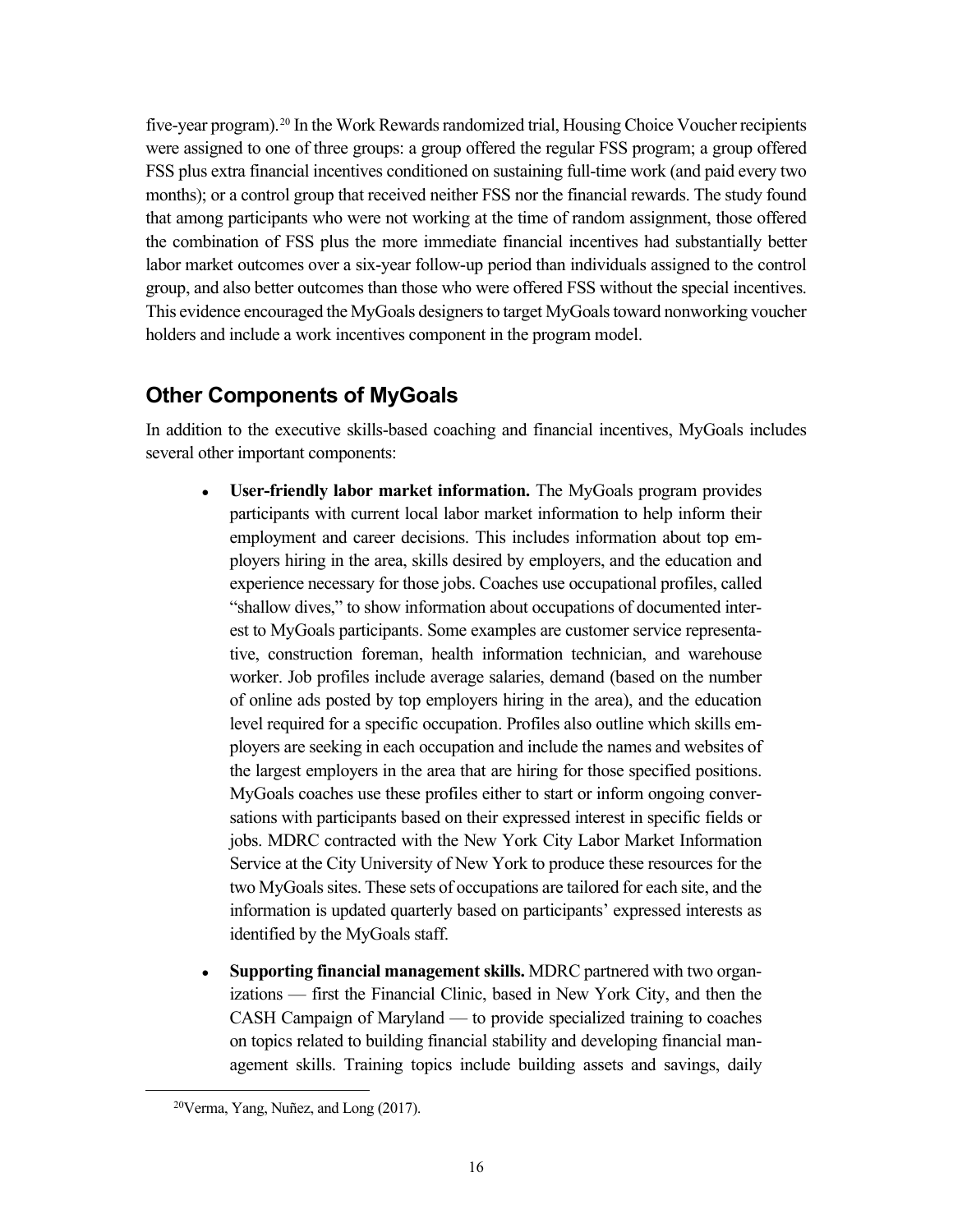money management, credit and credit scores, and using the Earned Income Tax Credit. Although MyGoals coaches are not expected to be financial experts themselves, these training sessions equip coaches with the basic knowledge and tools needed to support participants' financial management goals. Coaches can refer participants who need more expert financial assistance to appropriate community resources.

**Referrals to community resources.** MyGoals coaches refer participants to local service providers for needs that fall outside the scope of the coach's role. This could cover mental health services, education services, child-care assistance, and health care. MyGoals coaches are expected go beyond making referrals and tracking participants' take-up and completion of these services. Coaches are expected to apply the same goal setting and supporting processes central to the MyGoals model. For example, if a participant identifies a need and desire for mental health services, this would prompt goal setting in the personal and family well-being domain. The coach would help identify services options from which the participant might choose, develop SMART goals and action steps focused on efforts to obtain information on the mental health service provider, and support the participant on following through to obtain the needed services. Subsequent coaching sessions would address any executive skills challenges getting in the way of the participant receiving those services, such as time management, task initiation, or persistence issues, as well as any other impediments to obtaining the desired treatment.

### **Building Coaches' Capacity**

The MyGoals coaching model, with its well-specified coaching protocol, was designed to be learned and applied by staff without formal backgrounds in social work or psychology. The people applying it would have backgrounds and qualifications similar to case managers in other employment and training programs. When the MyGoals program recruited coaches, it sought professionals who understood the local labor markets and the local communities' workforce development systems and resources. Experience with motivational interviewing, a technique commonly applied during the MyGoals coaching relationship, was highly desired but not required. All staff took an online motivational training course when they joined the program.

The coaches and supervisors hired for the first MyGoals cohort represented a diverse set of educational and professional backgrounds.[21](#page-29-0) All had some experience with case management, and most had some workforce development experience. Few had prior experience with motivational interviewing. All held a bachelor's degree, and several also held a master's degree.

<span id="page-29-0"></span><sup>&</sup>lt;sup>21</sup>Data on characteristics of MyGoals staff for the second cohort were not yet available at the time of this report's publication.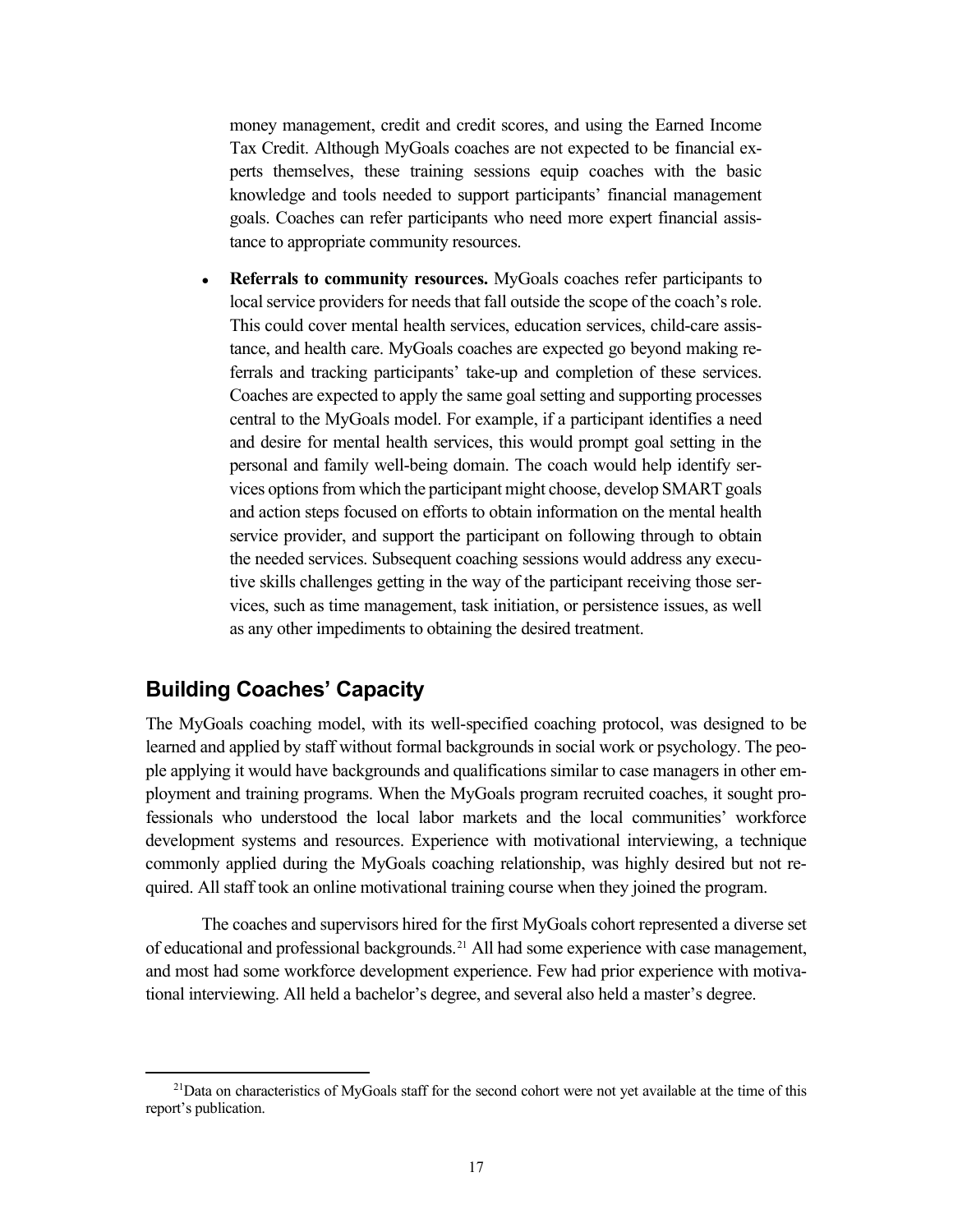Coaches participated in multiday, in-person training sessions organized by MDRC at the start of the program, generally after they had completed their online motivational interviewing training course. These were followed by refresher training sessions and supplemented with ongoing technical assistance, which will continue for the duration of the program. This technical assistance is intended to help coaches implement the MyGoals model with fidelity, answer their questions, troubleshoot problems, and continuously improve their practice.

As part of this ongoing training and support, psychologist Richard Guare, who developed the MyGoals executive skills coaching methodology, conducts individual and group case conferences with the coaches from each site. Coaches walk through their experiences with selected participants, and Dr. Guare provides guidance on each case, pointing out where their handling of the case is or is not consistent with the MyGoals coaching principles and guidelines. He offers suggestions on how they can improve their practices, and how they might consider handling certain issues with particular individuals they are coaching.

MDRC's technical assistance team also meets regularly with coaches, through phone calls and in-person site visits. The staff offer guidance to help the coaches implement the coaching model, the financial incentives, and other MyGoals features. They also developed strategies to address initial study recruitment challenges and prepared and updated multiple implementation guidance documents for the coaches using a collaborative approach. They worked closely with an external vendor to develop and train staff on a management information system to keep track of participants' goals, action steps, and accomplishments.[22](#page-30-0) They also work with the sites to monitor data quality and to address any issues with staffing, management, budgets, contracts, and other administrative needs.

#### **Future Reports**

Although the MyGoals demonstration is taking place within two housing agencies and serves recipients of federal housing assistance, the program's core coaching principles and components are not designed specifically for an assisted housing population. Indeed, the model may be suitable for a wide range of employment programs and groups. Thus, it is hoped that the evaluation findings will have broad relevance.

As mentioned previously, MDRC has partnered with Mathematica to evaluate MyGoals as part of its HHS-funded multisite evaluation of four coaching programs for low-income populations. In addition to MyGoals, the study includes three other coaching programs: the Family Development and Self-Sufficiency program in Iowa; the Goal4 It! Program in Jefferson County, Colorado; and the LIFT program in Los Angeles, New York City, and Chicago.

Reports describing the implementation of MyGoals and the other three coaching programs will be released later this year. Abt Associates, in partnership with Mathematica, is con-

<span id="page-30-0"></span> $^{22}$ The MyGoals program uses a customized version of Tracking at a Glance (TAAG), developed by Designing Success as its management information system.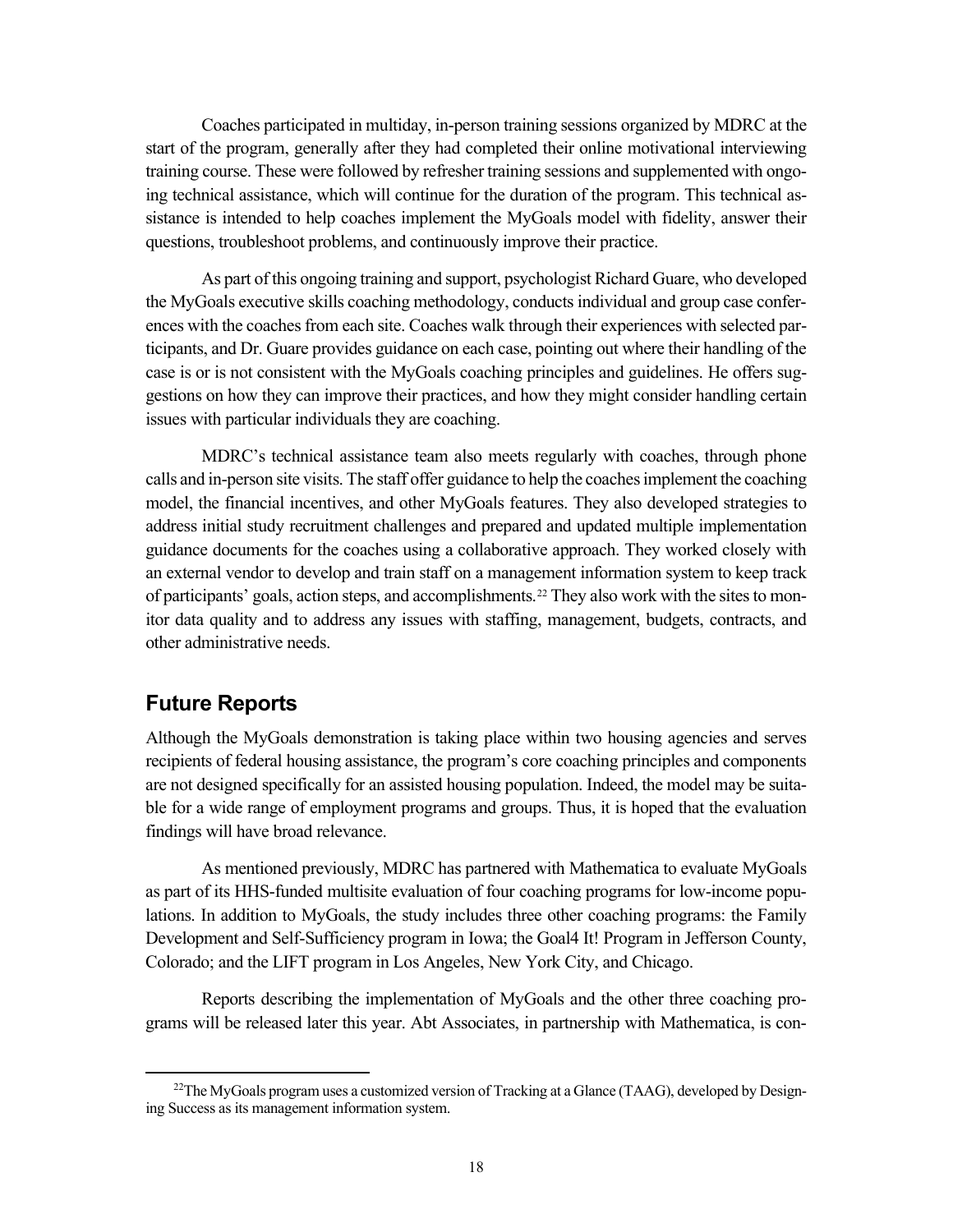ducting an early process study to understand how each of these coaching programs was implemented and is operating. Another, later report by Mathematica and MDRC will focus on the operation of MyGoals as it matures and will analyze the program's impacts. That report will compare the outcomes of MyGoals participants with those of the individuals randomly assigned to the control group.

The impact analysis will show the causal effects of MyGoals on participants' labor market outcomes, receipt of housing subsidies, and receipt of TANF and SNAP benefits, using ad-ministrative records data, and on a wide range of other outcomes based on participant surveys.<sup>[23](#page-31-0)</sup> Mathematica is fielding follow-up surveys at one year and two years after individuals enroll in MyGoals. These surveys will provide data on psychological measures pertaining to self-regulation, as well as on a range of employment, education, training, financial, housing, and well-being outcomes. Mathematica will collect similar data for the three other coaching programs in its study. It intends to prepare separate reports on those programs as well as cross-site reports.

<span id="page-31-0"></span><sup>&</sup>lt;sup>23</sup>These administrative data will include wage data from the National Directory of New Hires, housing subsidy data from the two participating public housing agencies, and administrative data on TANF and SNAP subsidy receipt and amounts from the welfare agencies in each state.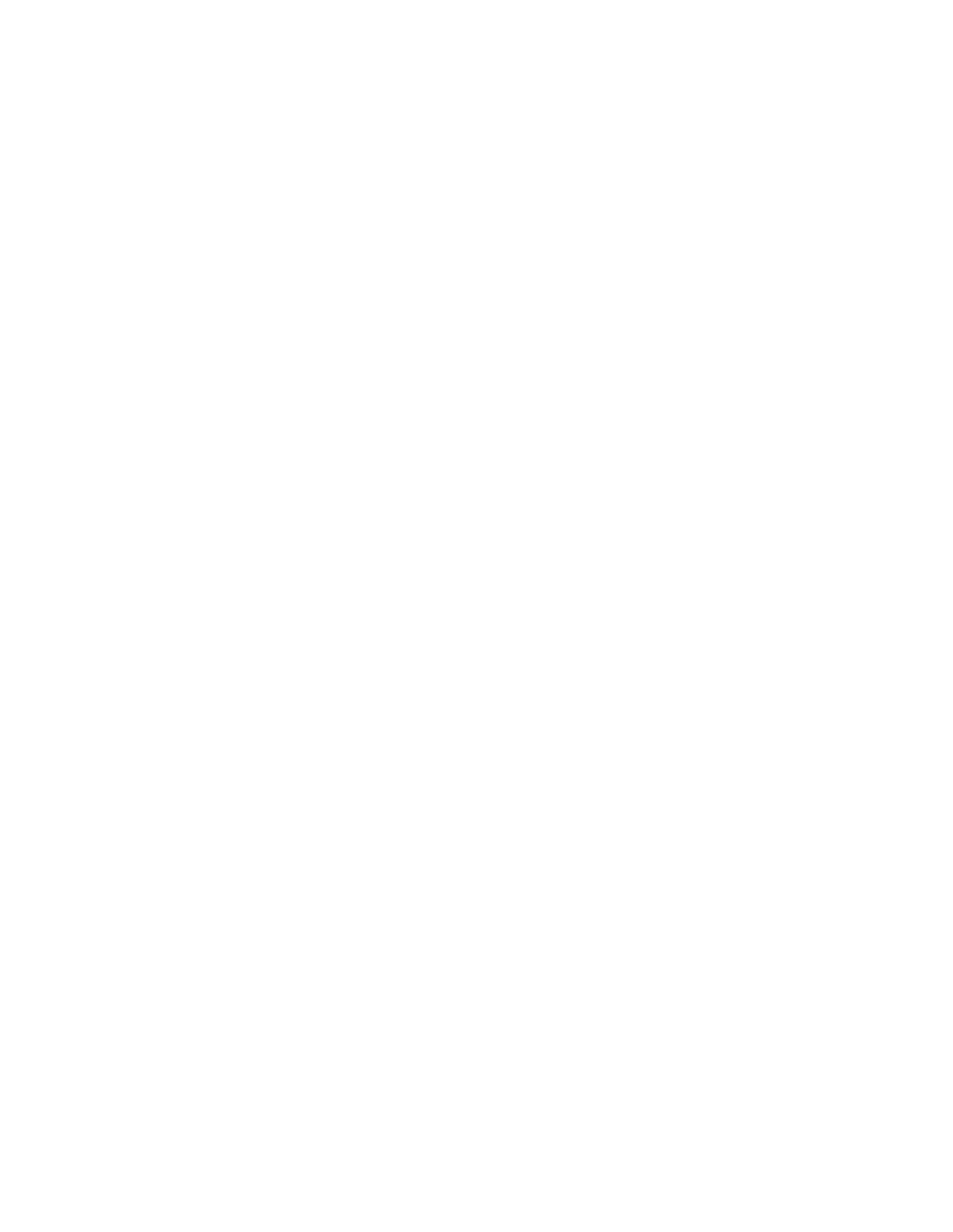## **References**

- Andrew, Stephen. 2015. *Motivational Interviewing Training.* Portland, ME: Health Education and Training Institute. Website: www.hetimaine.org.
- Babcock, Elisabeth D. 2012. *Mobility Mentoring®*. Boston: Crittenton Women's Union.
- Babcock, Elisabeth D. 2014. *Using Brain Science to Design New Pathways Out of Poverty*. Boston: Crittenton Women's Union.
- Bruer, John T. 2015. "Windows of Opportunity: Their Seductive Appeal." *Evidence Speaks Reports* 1, 5.
- Carlock, R. 2011. *Executive Functions: A Review of the Literature to Inform Practice and Policy*. Cambridge, MA: Center on the Developing Child at Harvard University.
- Casey, B. J., Leah H. Somerville, Ian H. Gotlib, Ozlem Ayduk, Nicholas T. Franklin, Mary K. Askren, John Jonides, Marc G. Berman, Nicole L. Wilson, Theresa Teslovich, Gary Glover, Vivian Zayas, Walter Mischel, and Yuichi Shoda. 2011. "Behavioral and Neural Correlates of Delay of Gratification 40 Years Later." *Proceedings of the National Academy of Sciences* 108, 36: 1-6.
- Committee on Psychosocial Aspects of Child and Family Health, Committee on Early Childhood, Adoption, and Dependent Care, and Section on Developmental and Behavioral Pediatrics, Andrew S. Garner, Jack P. Shonkoff, Benjamin S. Siegel, Mary I. Dobbins, Marian F. Earls, Laura McGuinn, John Pascoe, and David L. Wood. 2012. "Early Childhood Adversity, Toxic Stress, and the Role of the Pediatrician: Translating Developmental Science Into Lifelong Health." *Pediatrics* 129, 1: 224-231.
- Dawson, Peg, and Richard Guare. 2009. *Smart but Scattered: The Revolutionary "Executive Skills" Approach to Helping Kids Reach Their Potential*. New York: The Guilford Press.
- Dawson, Peg, and Richard Guare, 2016. *The Smart but Scattered Guide to Success: How to Use Your Brain's Executive Skills to Keep Up, Stay Calm, and Get Organized at Work and at Home.* New York: The Guilford Press.
- Guare, Richard, Peg Dawson, and Colin Guare. 2017. *A Manual for Executive Skills Coaching with Adults Affected by Conditional of Poverty and Stress*. Fort Collins, CO: TuaPath, LLC.
- Guare, Richard, Colin Guare, and Peg Dawson. 2019. *Smart But Scattered — Stalled: 10 Steps to Help Young Adults Use Their Executive Skills to Set Goals, Make a Plan and Successfully Leave the Nest.* New York: The Guilford Press.
- Haushofer, Johannes, and Ernst Fehr. 2014. "On the Psychology of Poverty." *Science* 344, 6168: 862-867.
- Joyce, Kristen, and Sheena McConnell. 2019*. Employment Coaching: Working with Low-Income Populations to Use Self-Regulation Skills to Achieve Employment Goals.* OPRE Report 2019-67. Washington, DC: Office of Planning, Research, and Evaluation, Administration for Children and Families, U.S. Department of Health and Human Services.